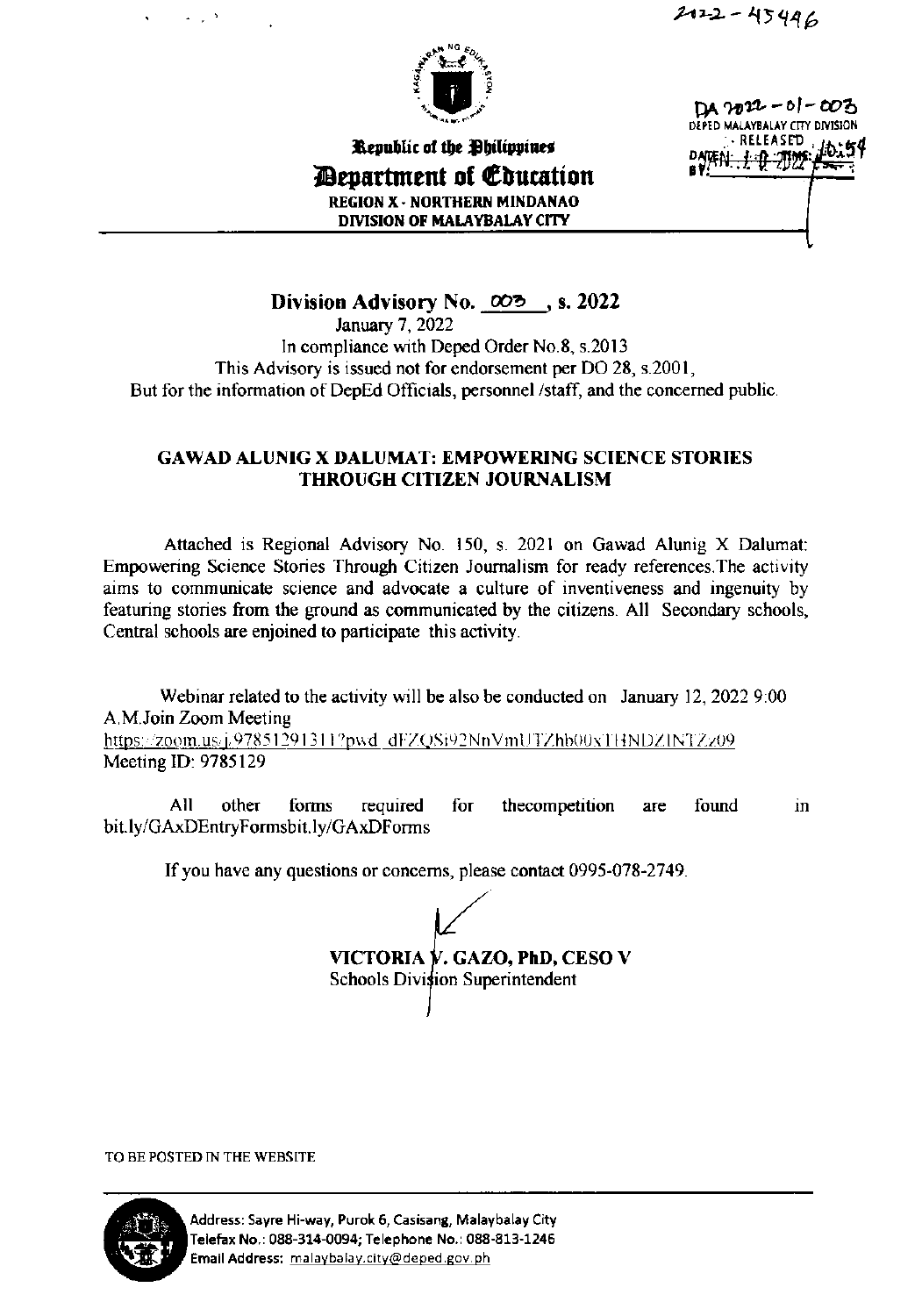

Republic of the Philippines

*Department of Education* 

**REGION X - NORTHERN MINDANAO** 

DIVISION OF MALAYBALAY CITY

Enclosure No. 1

 $\hat{\mathbf{r}}$ 

1992 M

| <b>DISTRIBUTION OF PARTICIPANTS IN EVERY DISTRICT</b> |              |                                 |              |              |              |              |                                    |                                    |                  |
|-------------------------------------------------------|--------------|---------------------------------|--------------|--------------|--------------|--------------|------------------------------------|------------------------------------|------------------|
| <b>DISTRICT</b>                                       |              | <b>ELEMENTARY MATH TEACHERS</b> |              |              |              |              | <b>JHS MATH</b><br><b>TEACHERS</b> | <b>SHS MATH</b><br><b>TEACHERS</b> | <b>TOTAL</b>     |
|                                                       | I            | $\mathbf{H}$                    | $\mathbf{m}$ | IV           | V            | $\mathbf{V}$ |                                    | <b>ANY GRADE LEVEL</b>             |                  |
| <b>ONE</b>                                            | $\mathbf{1}$ | $\mathbf{1}$                    | 1            | $\mathbf{1}$ | $\mathbf{1}$ | $\mathbf{I}$ | $\overline{2}$                     | $\overline{2}$                     | 10               |
| <b>TWO</b>                                            | 1            | 1                               | $\mathbf{1}$ | 1            | $\mathbf{1}$ | 1            | 3                                  | 1                                  | 10 <sup>10</sup> |
| <b>THREE</b>                                          | 1            | 1                               | $\mathbf{1}$ | $\mathbf{I}$ | $\mathbf{1}$ | $\mathbf{1}$ | $\overline{\mathbf{3}}$            | $\overline{3}$                     | 12               |
| <b>FOUR</b>                                           | $\mathbf{I}$ | $\mathbf{1}$                    | $\mathbf{1}$ | $\mathbf{l}$ | $\mathbf{I}$ | $\mathbf{1}$ | $\overline{2}$                     | $\mathbf{1}$                       | 9                |
| <b>FIVE</b>                                           | 1            | $\mathbf{1}$                    | $\mathbf{1}$ | Ì            | $\mathbf{1}$ | 1            | $\overline{2}$                     | $\overline{2}$                     | 10               |
| <b>SIX</b>                                            | $\mathbf{1}$ | $\mathbf{1}$                    | $\mathbf{I}$ | $\mathbf{1}$ | $\mathbf{1}$ | $\mathbf{1}$ | $\overline{2}$                     | $\mathbf{1}$                       | $\overline{9}$   |
| <b>SEVEN</b>                                          | $\mathbf{1}$ | 1                               | $\mathbf{1}$ | 1            | $\mathbf{I}$ | $\mathbf{1}$ | $\overline{\mathbf{3}}$            | $\mathbf{1}$                       | 10               |
| <b>EIGHT</b>                                          | 1            | $\mathbf{I}$                    | $\mathbf{1}$ | ۱            | 1            | $\mathbf{1}$ | $\overline{2}$                     | $\overline{2}$                     | 10               |
| <b>NINE</b>                                           | $\mathbf{1}$ | 1                               | 1            | $\mathbf{1}$ | $\mathbf{1}$ | 1            | $\overline{2}$                     | $\mathbf{1}$                       | $\overline{9}$   |
| <b>TEN</b>                                            | 1            | $\mathbf{1}$                    | $\mathbf{1}$ | 1            | $\mathbf{I}$ | I            | $\overline{3}$                     | $\overline{2}$                     | 11               |
| <b>TOTAL</b>                                          | 10           | 10                              | 10           | 10           | 10           | 10           | 24                                 | 16                                 | 100              |

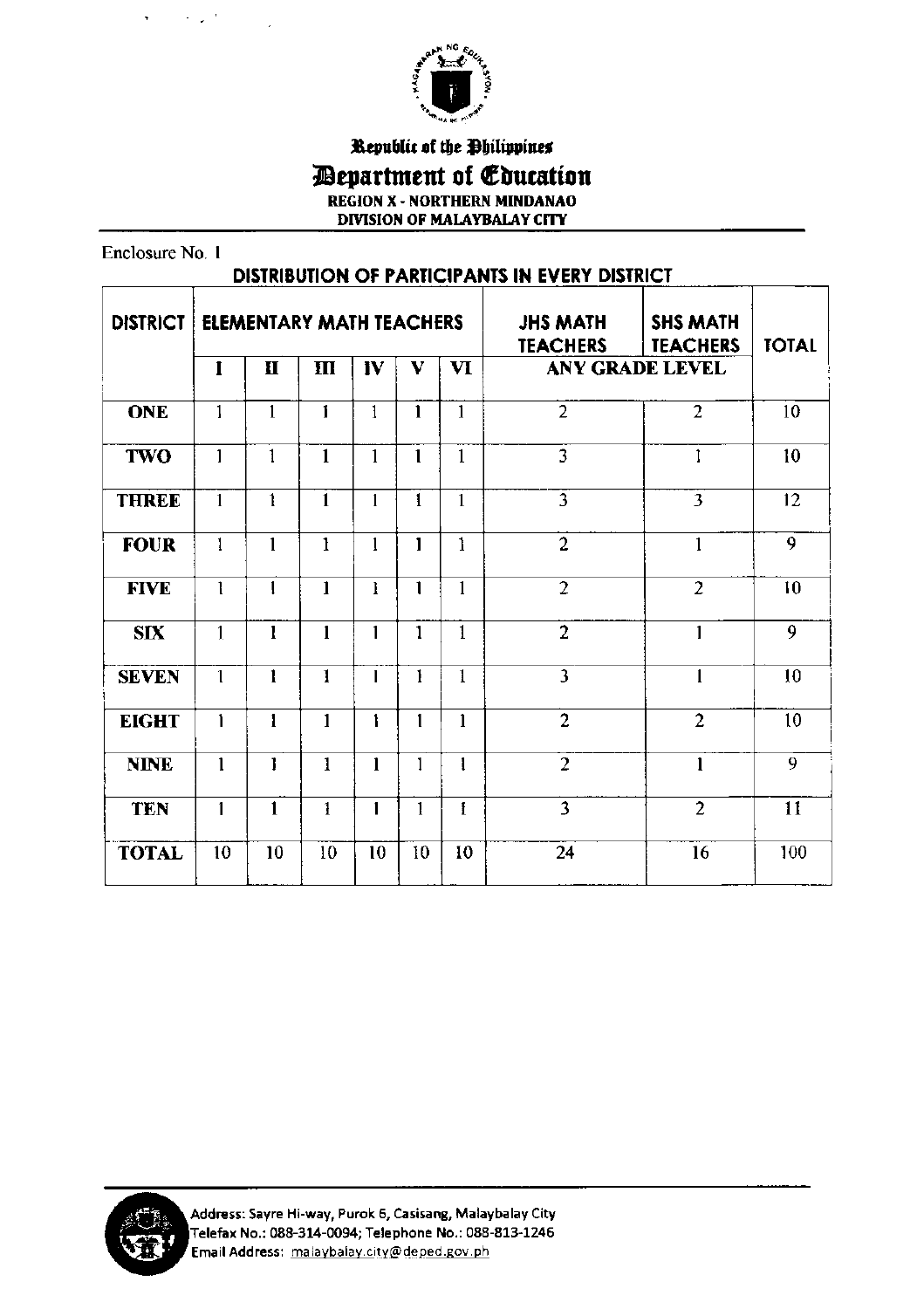Maam Chine



Republic of the Ohilippines *Devartment of Coucation* **REGION X - NORTHERN MINDANAO** 



#### **Office of the Regional Director**

#### Regional Advisory No.  $150$ , s. 2021

December 21, 2021 In compliance with DepEd Order No. 8, s. 2013, this Advisory is issued not for endorsement per DO 28, s. 2001, but for the information of DepEd Officials, personnel/staff, and the concerned public. (Visit deped10.com)

#### GAWAD ALUNIG X DALUMAT: EMPOWERING SCIENCE STORIES THROUGH CITIZEN JOURNALISM

The Technology Application and Promotion of the Department of Science and Technology (DOST-TAPI), through its Applied Communications Unit for inventors (ACU-i), is organizing a nationwide journalism contest with the theme "Gawas Alunig" x Dalumat: Empowering Science Stories through Citizen Journalism." The activity aims to communicate science and advocate a culture of inventiveness and ingenuity by featuring stories from the ground as communicated by the citizens.

The deadline for entries to the competition is January 31, 2022, to give more time for interested participants to produce output as entry to the contest.

Webinars related to the activity will also be conducted on the following schedules and platforms:

January 6 (First Leg) - 09:00 a.m. - 12:00 p.m. (via Zoom) January 7 (Second Leg) - 09:00 a.m. - 12:00 p.m. (via Zoom)

All other forms required for the competition are found in Google Drive, which can be accessed at https://tinyurl.com/ye2xhn8v.

If you have any questions or concerns, please contact 0995-078-2749.

Attached are official communications for ready references.

DR. VICTOR OF DE GRACIA JR., CESO V **Assistant Regional Director** Officer-in-Charge Office of the Regional Director

ATCH.: As stated

CLMD/radj



DepEd Regional Office X, Zone 1, Upper Balulang, Cagayan de Oro City (088) 856-3932 | (088) 881-3137 | (088) 881-3031 Department of Education Region 10 region10@deped.gov.ph

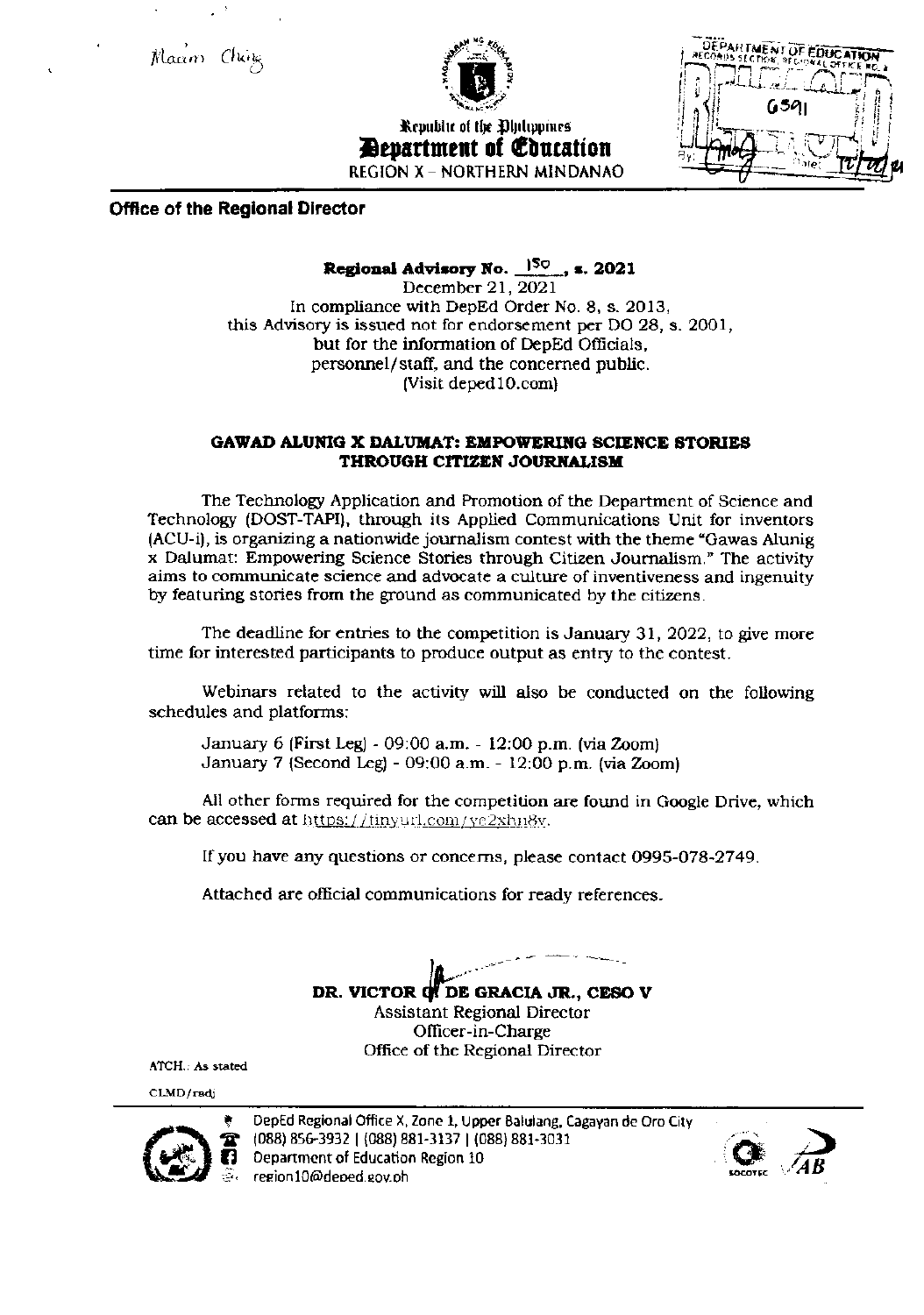

 $6.08$   $-4$ **DOST-TAPI Administrative Order No.:** Series of 2021

#### **Guidelines for the Conduct of Gawad Alunig x Dalumat: Empowering Science Stories through Citizen Journalism**

#### **Section I. Rationale**

As the Department of Science and Technology's (DOST) marketing and commercialization arm, the Technology Application and Promotion Institute (TAPI) has created various programs to support its mandated functions in the areas of technology promotion, transfer and commercialization through technical and financial assistance and services.

To further promote the programs and services of DOST-TAPI, the agency launched the i-INVENT PH Campaign that showcases the financial and technical services offered by DOST-TAPI to Filipino inventors and innovators.

Over the past year, i-INVENT PH has promoted the different DOST-TAPI's Programs through its agency-produced newscast, Kaalaman sa Agham at Lipunan (KALIPUNAN). As part of the special segment of KALIPUNAN Newscast, DOST-TAPI is organizing a nationwide journalism contest with the theme, "Gawad Alunig x Dalumat: Empowering Science Stories through Citizen Journalism." The contest aims to highlight science communication and advocate a culture of inventiveness and ingenuity by featuring stories from the ground as communicated by the citizen journalists.

#### **Section II. Objectives**

- 1. To uphold the journalistic standards for science communication in the country.
- 2. To raise awareness and appreciation about science, technology and innovation through real-life stories from the ground.
- 3. To increase participation of citizens in issues that are relevant to nation building.

#### **Section III. Definition of Terms**

Entry - a single project submitted into the Gawad Alunig x Dalumat. Also referred to as Submission(s), Participation, Submitted Project(s), Video(s), Publication(s)

Gawad Alunig - an award given to the Participant who received the highest score from the judges and recognized as the Best KALIPUNAN Correspondent.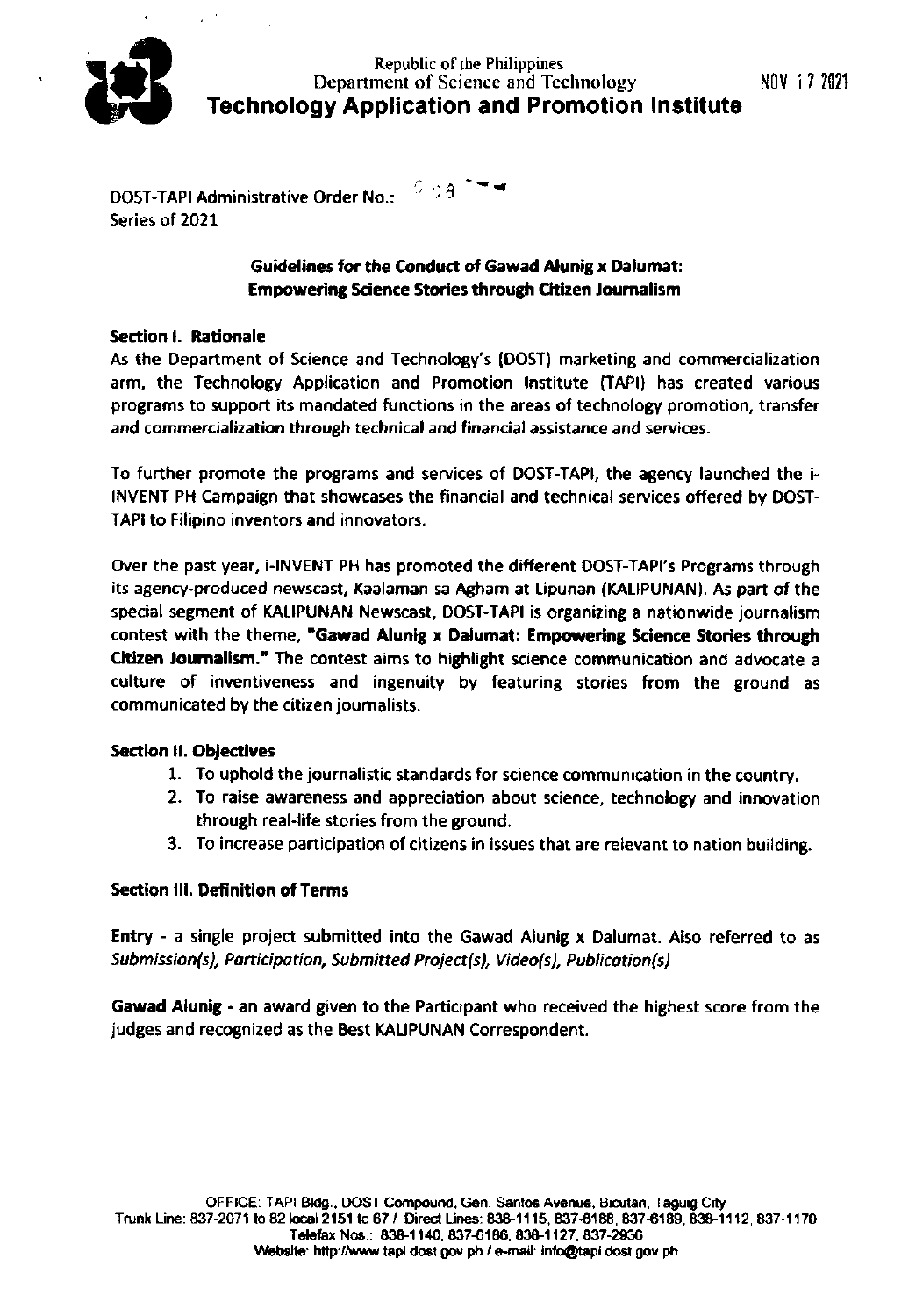Gawad Dalumat - an award given to the Participant who received the highest score from the judges and recognized as the Best School Publication.

i-INVENT PH Campaign - a nationwide campaign promoting the financial and technical services offered by DOST-TAPI to Filipino inventors and innovators.

KALIPUNAN - means Kaalaman sa Agham at Lipunan, a newscast promoting the financial and technical services of the agency and its achievements.

**KALIPUNAN Correspondent - is a single person who contributes, communicates,** reports science-related news to KALIPUNAN Newscast from a remote, often distant, location.

School Publication - is a school-based or student-led newspaper or magazine written and published online or in print format.

Organizer - refers to the Applied Communications Unit for Inventors under DOST-TAPI and all staff or employees acting on its behalf.

Participant - an individual, team member, or organization representative who met the contest eligibility requirements. Also referred to as Team Member, Representative, Focal-person, KALIPUNAN Correspondent

Quality Auditing (QA) Stage - is the process of systematic examination of a quality of the entry carried out by a quality auditor.

Science Story - is a science-related feature, article, or report written by an editorial team member for their school-based or student-led publication.

**Shortlisted Entries** - are submissions that successfully passed the verification and quality auditing stage.

Verification Stage - is a process of checking and verifying entries including the personal information of the Participant and attachments submitted within the Entry.

#### **Section IV. Contest Description**

The Gawad Alunig: KALIPUNAN Correspondent will deliver a newscast on a science story that happens on the ground and capture them through citizen journalism to help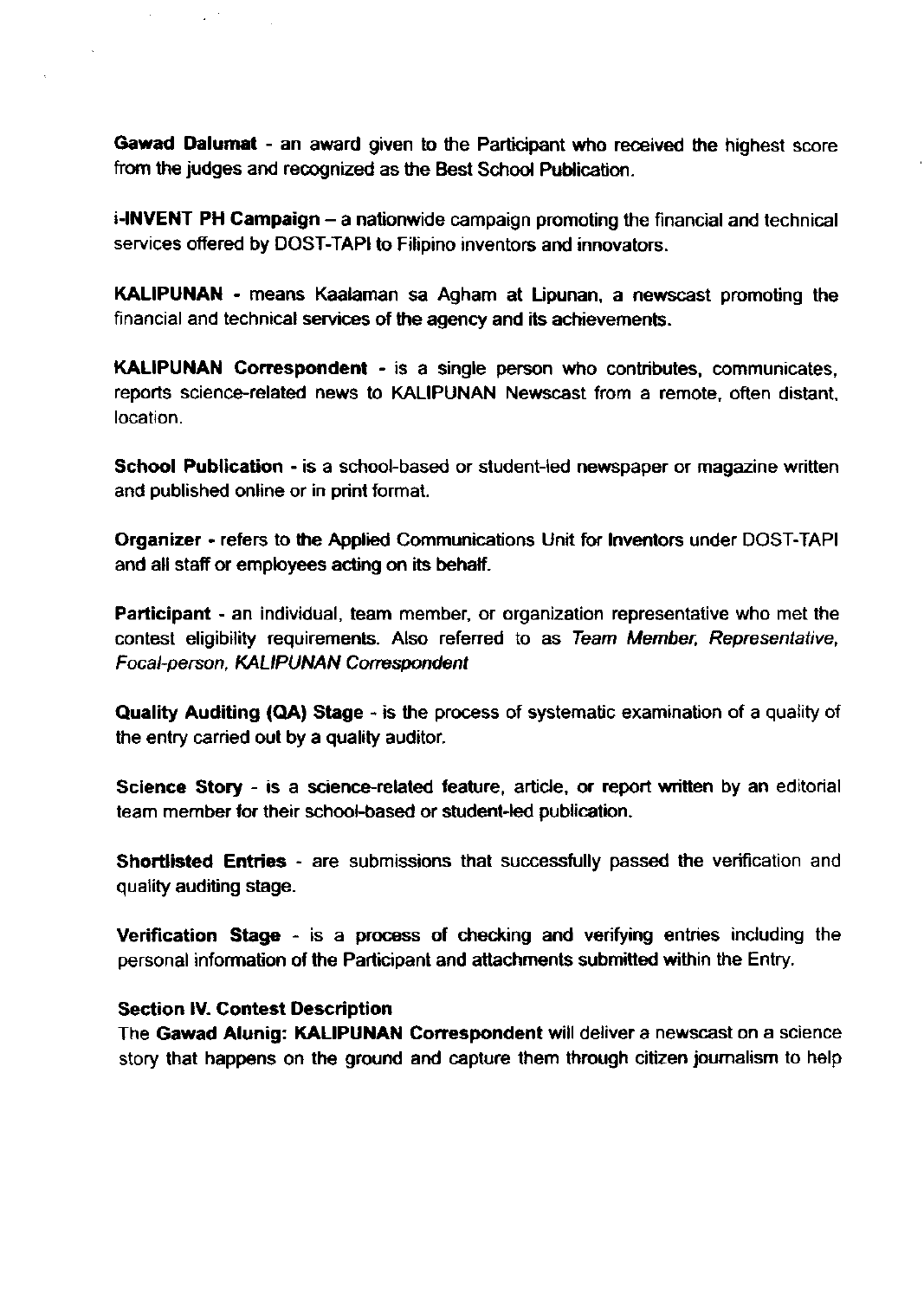DOST-TAPI popularize science, technology and innovation initiatives. The following are suggested topics that may be considered:

- 1. Youth lnitiatives features initiatives made by elementary/high school/ college student/s, student's organizations, or out of school youth with ideas, concepts, research studies related to science, technology and innovation.
- 2. Community lmpacts promotes inventiveness and innovativeness in communities and organizations, focusing how communities resolve issues through ingenuity.
- 3. Local inventors/ Innovators / Researchers  $-$  provides spotlight to local inventor/ innovator and their unique contribution/s to society.
- 4. Regional Discoveries science story that happened or has a connection to a particular region and preferably delivered by a regional correspondent.
- 5. Local Innovative Enterprises / Startups / Firms stories that introduce businesses that are using innovations in their operalion or producing innovative products or innoyating in times of pandemic.

The best School-Based/ Student-Led Publications from Year 2020 - October 2021 with science & technology stories will be showcased and awarded in Gawad Dalumat.

#### Section V. Criteria for Judging

#### Entries for Gawad Alunig: Best KALIPUNAN Correspondent will be judged based on the following criteria:

| Presentation/Delivery/Style                               | 45%  |
|-----------------------------------------------------------|------|
| Uniqueness / Originality/ News-worthiness of the material | 25%  |
| Relevance to the theme                                    | 20%  |
| <b>Audience Response/ Engagement</b>                      | 10%  |
| Total                                                     | 100% |

A Facebook poll will be created for the voting of entries per identified category during the premiere of each episode. The organizer reserves it right to decide which calegory the entry belongs and the type of categories based on the type and quality of submissions. The entries with the highest poll votes will go through another voting for the People's Choice Award. The entries will be re-uploaded on the i-INVENT PH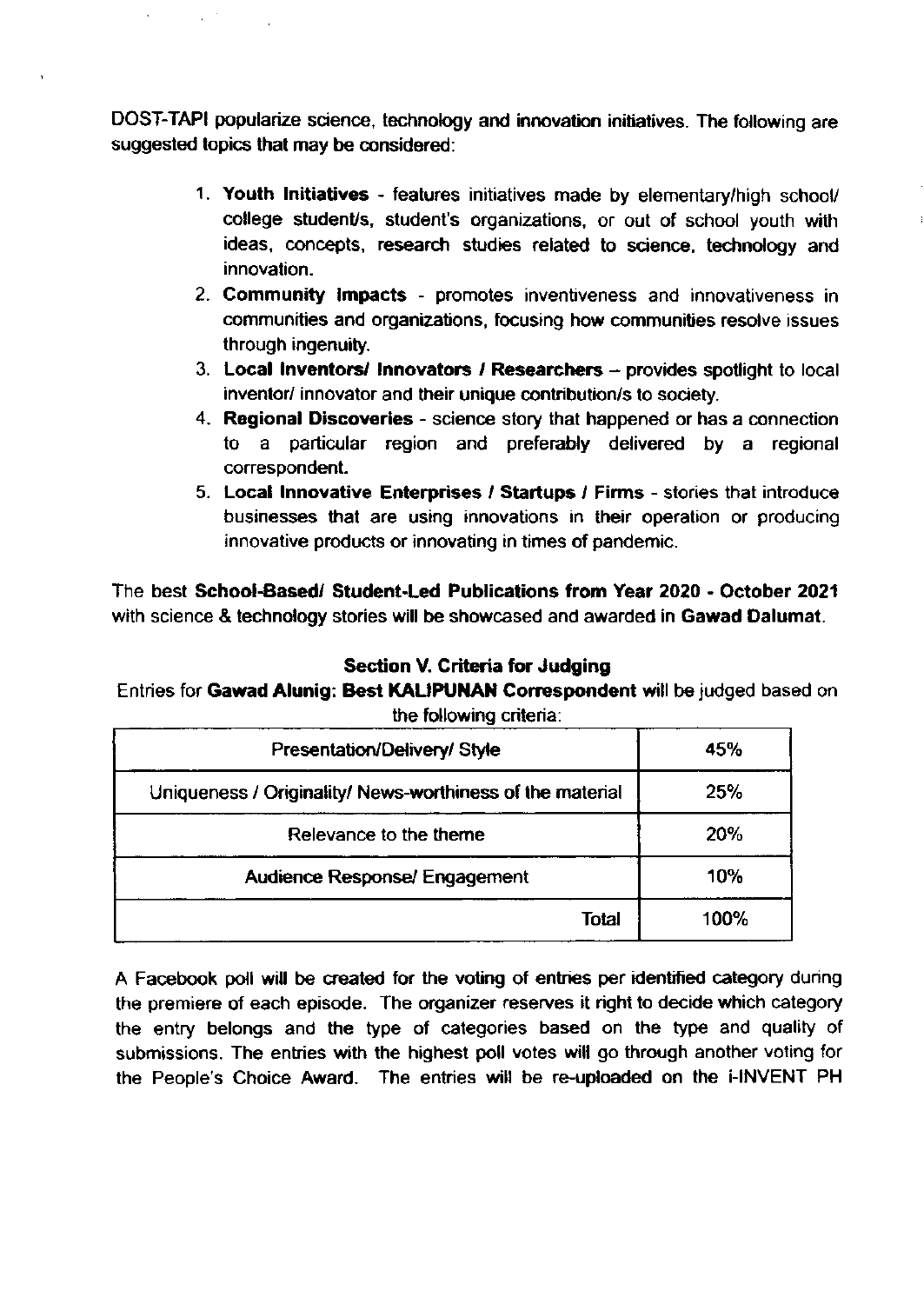Facebook page and the entry with the highest engagement will receive a People's **Choice Award.** 

 $\mathcal{L}(\mathcal{A})$  , and  $\mathcal{L}(\mathcal{A})$ 

 $\Delta \phi$ 

 $\bar{1}$ 

Entries for Gawad Dalumat: Best School-Based/ Student-Led Publication will be judged based on the following criteria:

| Overall quality, cohesiveness, and structure of the publication<br>material | 35%  |
|-----------------------------------------------------------------------------|------|
| Overall presentation/ style/ branding of the material                       | 30%  |
| Quality of science story entries                                            | 25%  |
| Ethics (Observes ethical and professional standards for journalism)         | 10%  |
| Total                                                                       | 100% |

Entries for Top 3 Science Story will be judged based on the following criteria:

| Uniqueness of the story material/Authenticity                          |       | 30%  |
|------------------------------------------------------------------------|-------|------|
| <b>Style/ Delivery/ Cohesiveness</b>                                   |       | 30%  |
| Presentation/Layout/Supporting graphic material                        |       | 30%  |
| Ethics (Observes ethical and professional standards for<br>journalism) |       | 10%  |
|                                                                        | Total | 100% |

#### **Section VI. Prizes**

The winners will receive a plaque and cash incentives as follows:

#### **Gawad Alunig**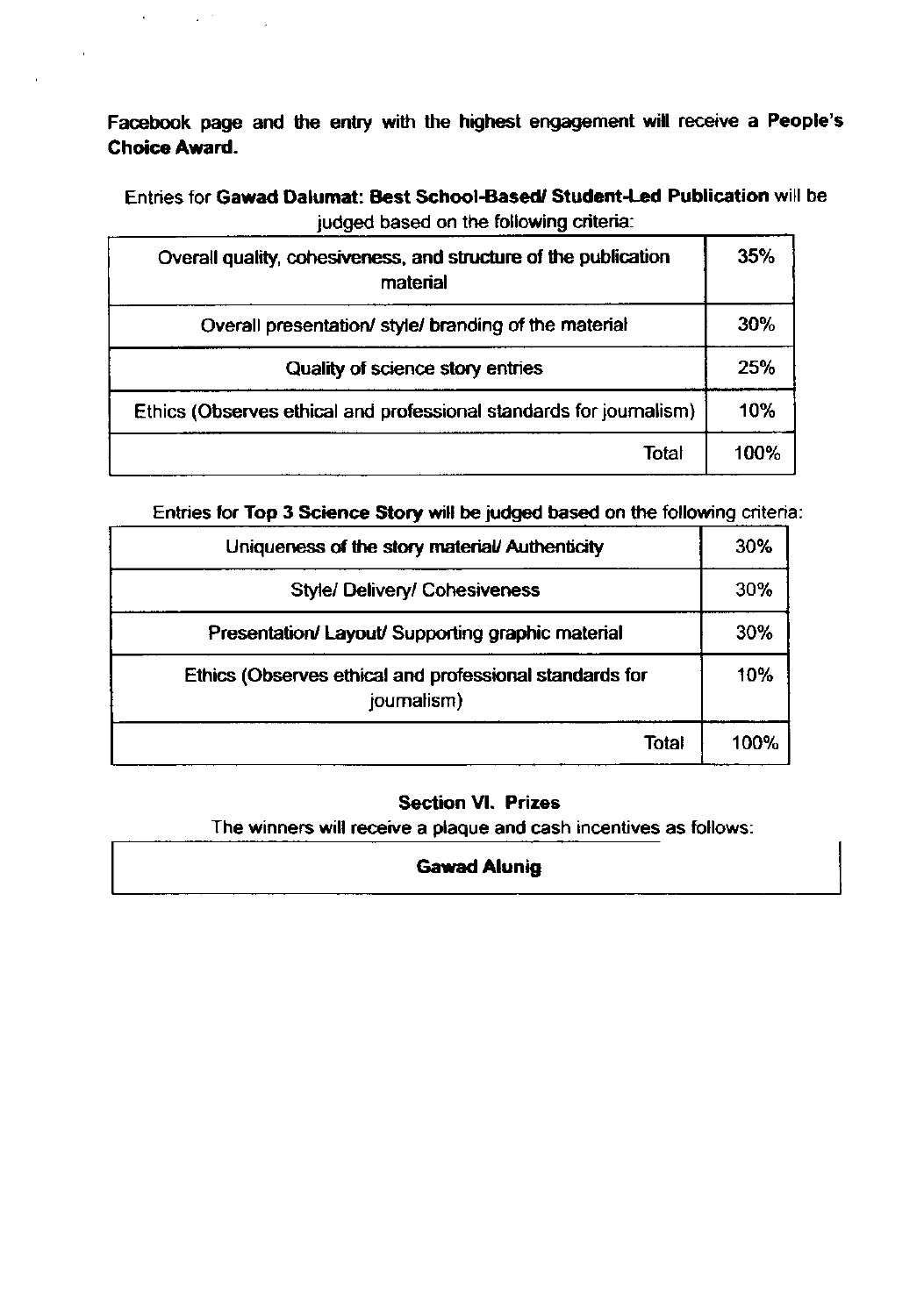| <b>Gawad Alunig: Best KALIPUNAN Correspondent</b>             | P20,000             |
|---------------------------------------------------------------|---------------------|
| Runners Up for Best KALIPUNAN Correspondent (per<br>category) |                     |
| <b>Youth Initiatives</b>                                      | P <sub>10,000</sub> |
| <b>Community Impacts</b><br>۰                                 | P <sub>10,000</sub> |
| <b>Local Inventors</b><br>٠                                   | P <sub>10,000</sub> |
| <b>Regional Discoveries</b>                                   | P10,000             |
| <b>Innovative Enterprises</b><br>٠                            | P10,000             |
| People's Choice Award                                         | P <sub>10,000</sub> |

| <b>Gawad Dalumat</b>                             |               |
|--------------------------------------------------|---------------|
| Gawad Dalumat: Best School-Based/Student-Led     | P20,000       |
| <b>Publication</b>                               | P5,000 (each) |
| Runners Up: Two (2) winners of Consolation Prize |               |
|                                                  | P5,000 (each) |
| Top three (3) Science Stories                    |               |

- The DOST-TAPI will not provide compensation for any costs incurred by the participant to produce their entries. Only winning entries will be awarded with a cash prize.
- Shortlisted entries /finalists will receive an electronic Certificate of Participation.

#### Section VII. General Mechanics

- 1. Eligibility
	- 1. The contest is open to Filipinos currently residing in the Philippines.
	- 2- Participants must be at least 15 years old at the time of their submission.
	- 3. Participants for Gawad Alunig: KALIPUNAN Correspondent is open for lndividual or Team. Team must appoint a Team Leader on the registration document who will serve as the focal point person.
	- 4. Participants for Gawad Dalumat: School-Based/Student-Led Publication is open to high school, senior high school, and college journalism organizations. The participant should include the editor-in chief or lheir school adviser who could represent the editorial team and serve as the focal point person.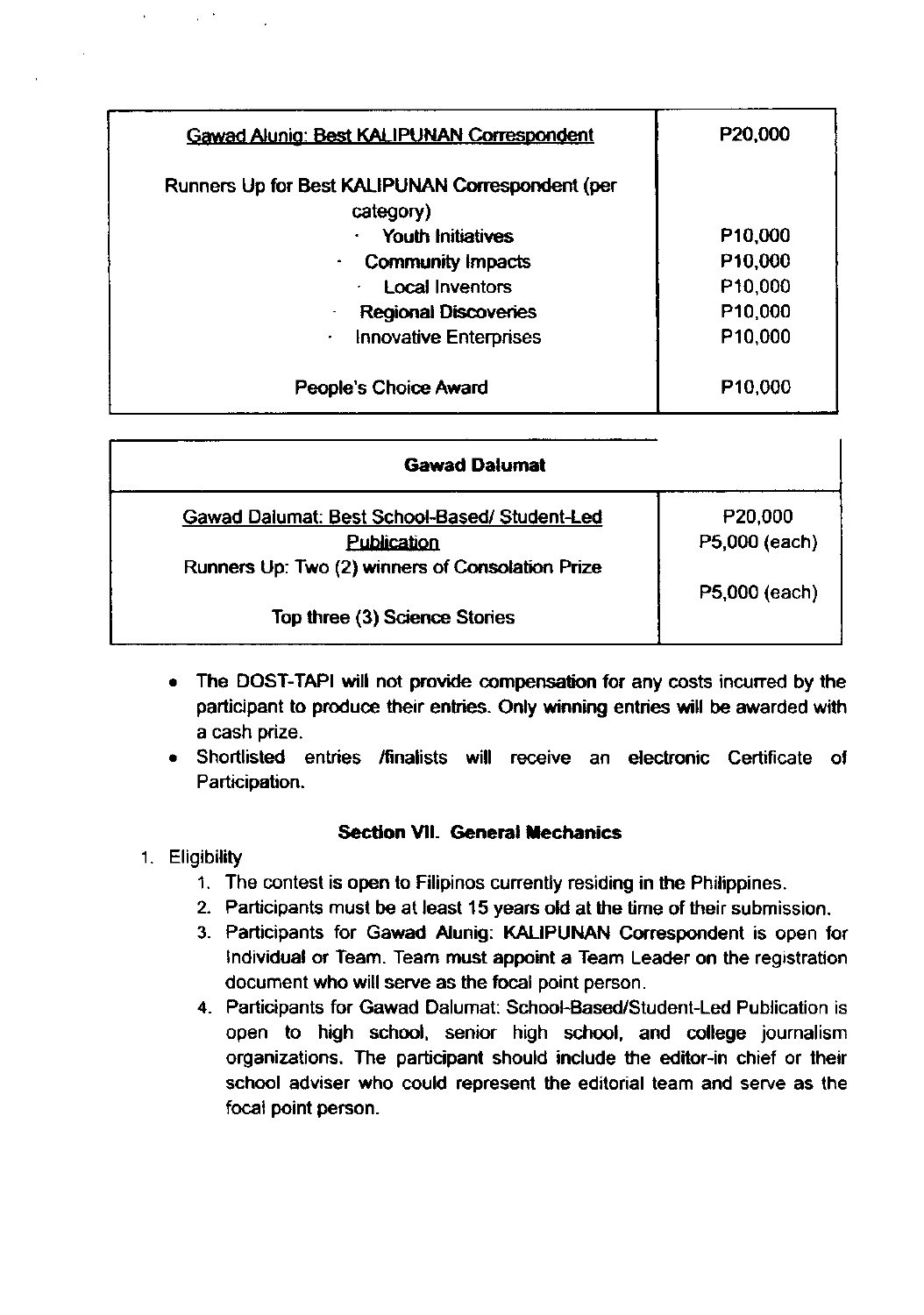#### 2. Submission

 $\mu \rightarrow \mu \nu$ 

- 1. Entries must be submitted on or before 10 December 2021, 11:59 PM or the announced extended deadline, if there would be any.
- 2. The Entry for Gawad Alunig: KALIPUNAN Correspondent must be a news-style promotional video format.
- 3. Gawad Dalumat: School-Based/ Student-Led Publication must be an online/ print school newspaper or magazine with at least 2 science & technology stories. Proof of publication will be required.
- 4. Book Publication is not allowed for Gawad Dalumat.
- 5. Participant must follow entry requirements of each contest.
- 6. Participants are allowed to submit as many entries but may only qualify for a maximum of two (2) entries per category.
- 7. Participants are allowed to participate in more than one category.
- 8. The final video could only contain 30% videos/photos from olher sources (if needed) with proper permission/recognition/courtesy text on the video.
- g- Mdeos may be shot and edited using any device such as, but not limited to, proressional filming devices like digital cameras, mobile devices (i.e. smart phones, tablets), desktop or laptop computers, and the like. The video resolution should be at least 720p.
- 3. Judging Process
	- 1. All Entries submitted are directly and automatically in the verification stage, directed to the Registration Committee who checks and verifies every submission; including the personal information of the Participant, correct contest selection, number of attachments submitted within the Entry, and compliance with the Gawad Alunig x Dalumat Guidelines and other submission requirements.
	- 2. lf there are missing or inaccurate information or lhe Entry is not complying with the Gawad Alunig x Dalumat Guidelines, the Registration Committee may notify the Participant for a chance to edit and corect the informalron or the submitted Entry and re-submit their work to compete in the contest within the timeline provided. After re-submission, the new Submission will be treated as a new Entry.
	- 3. Only verified Entries will proceed to the Quality Auditing (QA) stage, in which the QA checks and validates every Submission; including quality of the work, completeness, accurateness of content, and compliance to the contest-specific rules.
	- 4- The organizer will shordist a rnaximum of 10 entries per category that have passed the QA stage. Shortlisted Entries will be announced on the i-INVENT PH Facebook Page.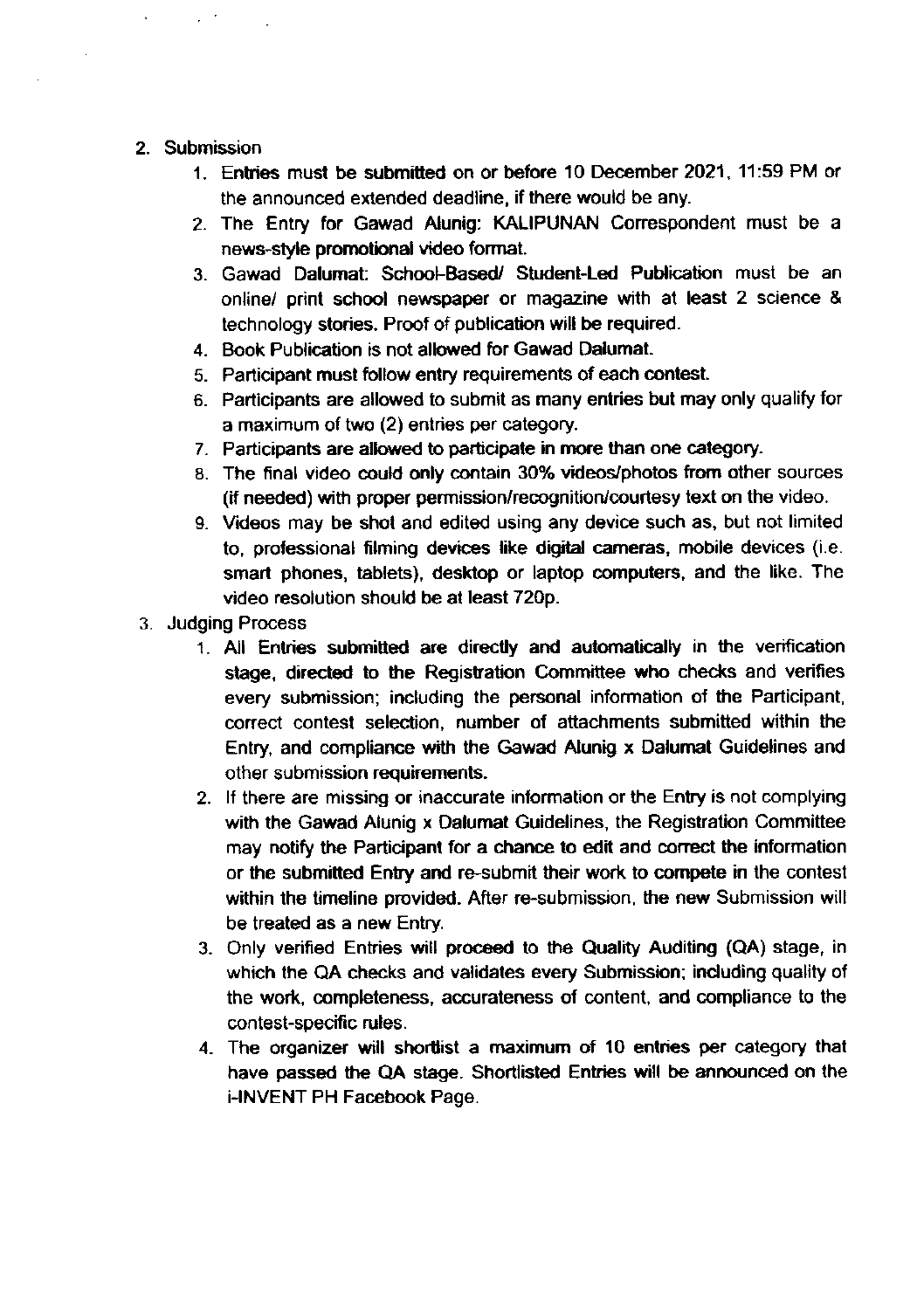- 5. All shortlisted Entries will be sent to the Judging Panel for evaluation. During the evaluation process, if the Judging Panel requires additional information regarding the Entry submitted, the Organizer will contact the Participant for the required details and information.
- 4. Shortlisted Entries will then be featured in KALIPUNAN Newscast on the i-INVENT PH Facebook Page for public viewing.
- 5. Winners will be announced on the i-INVENT PH Facebook Page and be notified using the contact details provided in the registration form.

 $\mu$  ,  $\sigma$  .

- 6. The i-INVENT PH reserves its right to publish relevant infumation and use materials relative to the participants and/or their submitted entries.
- 7. The ownership of the intellectual property of the entry remains with the parlicipant, with the following exceptions:
	- 1. Parlicjpants grant DOST-TAPI the right to use their names, photographs, statements, quotes, testimonials, and video submissions for non-commercial purposes without notilication or fu rther compensation.
	- 2. Participants grant DOST-TAPI the right to use, reproduce, distribute, perform, and/or display the Panicipant's video without further compensation or notification to the Participant.
	- 3. DOST-TAPI maintains the right to use, reproduce, distribute, perform, display, or exhibit the video for non-commercial purposes on their social media, website, and other venues.
- 8. The DOST-TAPI promotes creativity through submission of original work. Participants shall be solely liable for any claims of plagiarism or breach of any lntellectual Property Rights by third paffes against his/her Entry and hereby free/absolves DOST-TAPI completely from any liability / accountability arising therein.
- 9. The DOST-TAPI reserves its right to exclude and disqualify entries for non-compliance to the guidelines and for other meritorious reasons such as but not limited to:
	- 1. Entries received afler the submission deadline.
	- 2. Entries with inappropriate content as determined by lhe DOST-TAPI based on its sound discretion.
	- 3. Entries which does not comply with local and national laws. Content must not (1) promote illegal behavior; (2) support racial, religious, sexual or other invidious prejudice; (3) advocate sexual or violent exploitation; (4) violate rights established by law or agreement; or (5) invade the privacy of any person.
	- 4. Entries that are considered inappropriate and/or violate ethics or human values.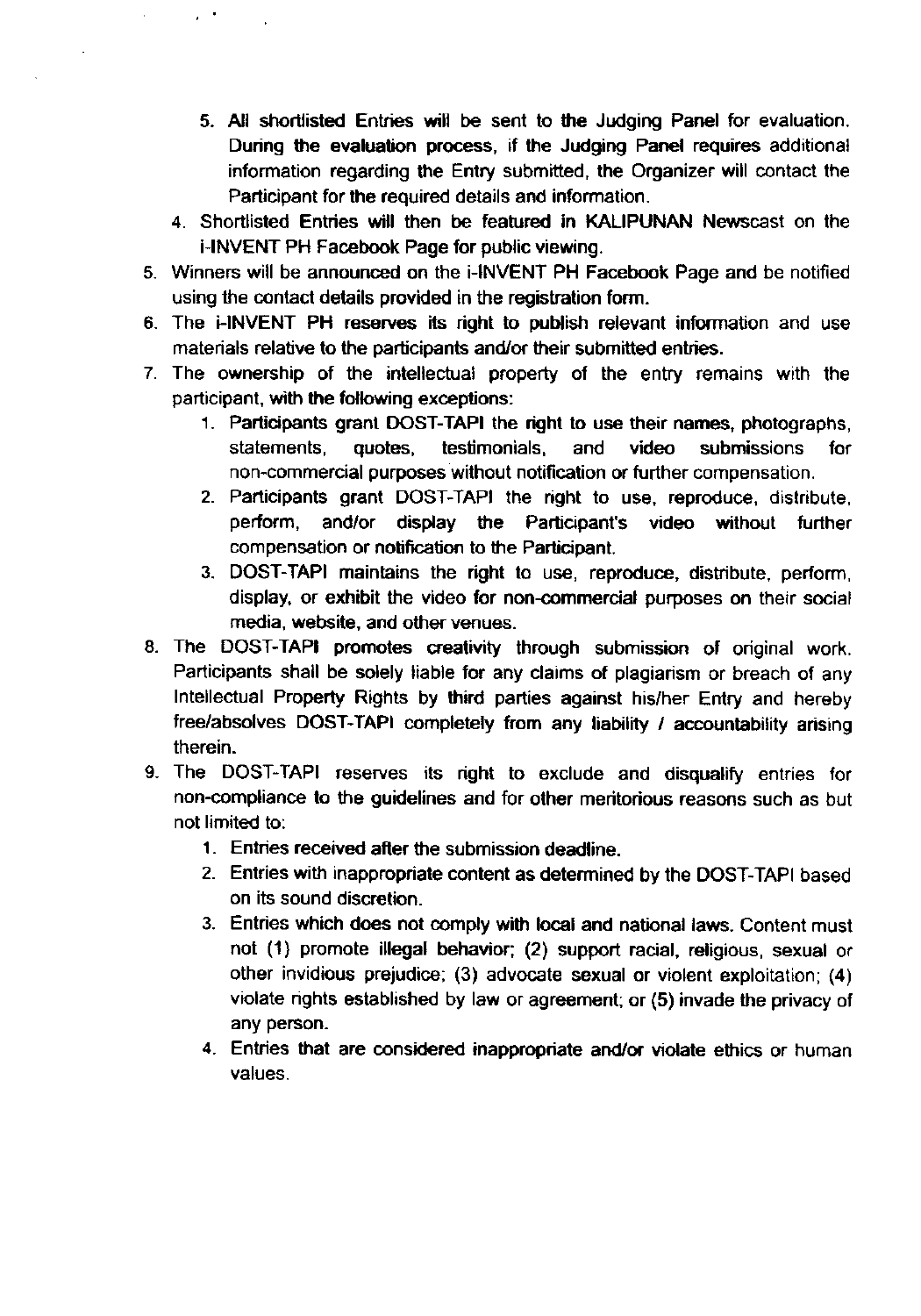- 10. The management reserves its right to change, modify, adjust, elaborate, and expound the mechanics such as but not limited to deadline, requirements, thematic categories, and process of selection depending on the circumstances such as quality, number, and type of submissions, delays, technical difficulties, unforeseen events, etc.
- 11. The results and decisions of the judges and the management are final and irrevocable.

#### **Section VIII. Entry Requirements per Contest**

#### 1. GAWAD ALUNIG: KALIPUNAN Correspondent

- a. All entries must be uploaded on the personal Facebook account of the participant.
	- Without background music.
	- Use the recommended opening and closing billboard
	- . Must end the video with an outro spiel, "Para sa KALIPUNAN, ako ang inyong KALIPUNAN Correspondent "Name" mula sa \*Location/ School Organization\*, nag-uulat. Back to DOST-TAPI studio."
	- Upload it on Facebook and create a headline with a brief reason "Why do you think this story should be told?"
	- . All Participants must like and follow the @iINVENTPH and @DOST.TAPI Facebook pages.
	- Tag two (2) of your friends that should also join the challenge and must follow and like the @ilNVENTPH Facebook and @DOST.TAPI page.
	- Set your post in public. It should contain a hashtag #ParasaKALIPUNAN and #GawadAlunigXDalumat so the monitoring team can easily locate your post.
- b. The following details and other requirements will be submitted in the Official Entry Form:
	- HD File (MP4 or MOV) of news-style video;
		- 1. Aspect Ratio: 16:9 (Landscape)
		- 2. Frame size: 1920 x 1080 px, 1280 x 720 px (minimum)
		- 3. Video Length: 1:00-3:00 minutes (including obb & cbb)
		- 4. File Size: 100MB (Maximum)
		- 5. Facebook link of your entry
	- Photocopy of your valid ID (with birthdate)
	- English/ Filipino transcription if native language is used
	- . Parental consent of subjects who are minors and clearly identifiable/ recognizable from the report.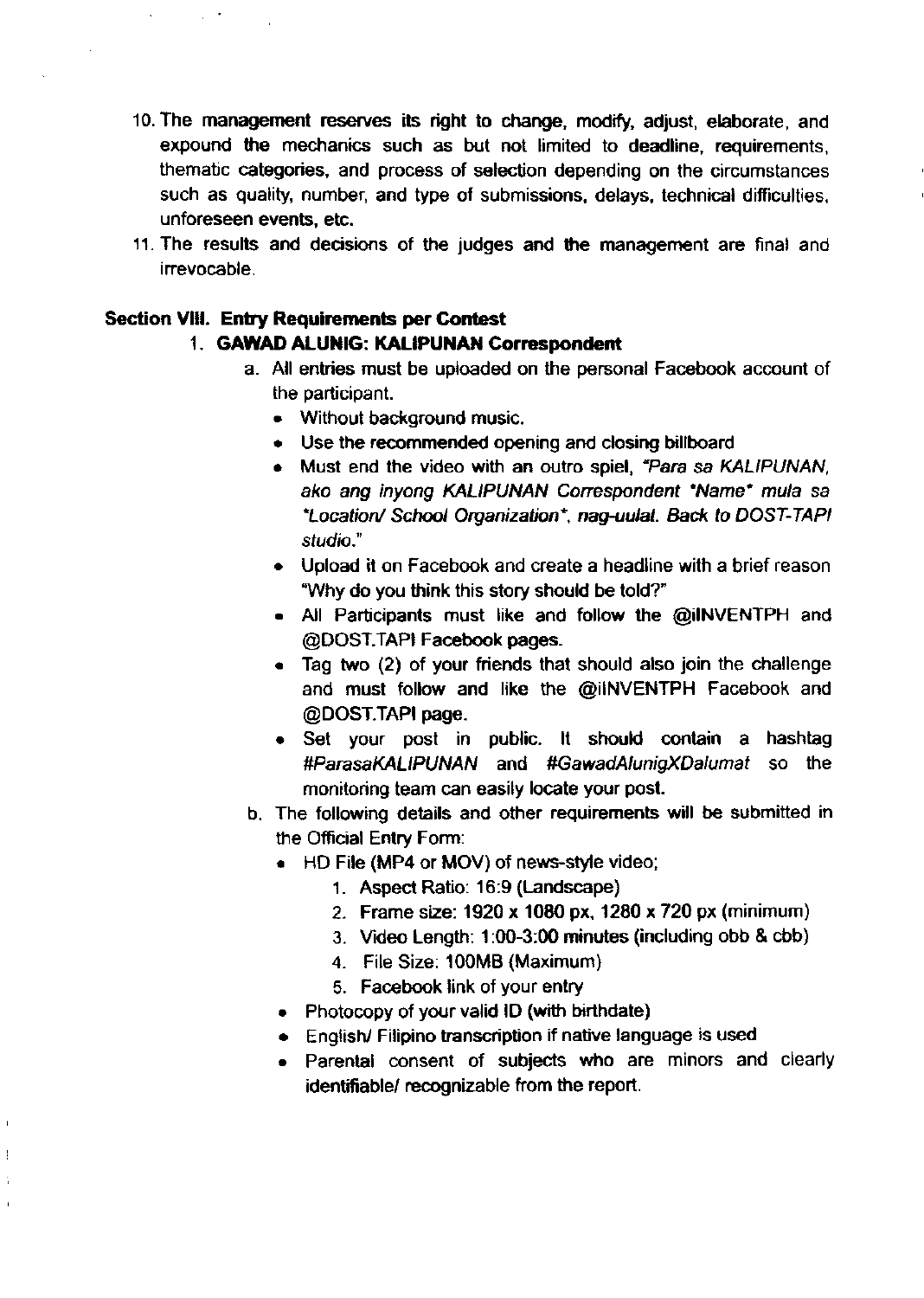- . Parental consent of Participants under 18 years old
- . Waiver fom
- . Participant's signed data privacy consent form

#### 2. GAWAD DALUMAT: School-Based/ Student-Led Publication

- a. The following details and other requirements will be submitted in the Official Entry Form;
	- 2020-October 2021 School-Based/ Student-Led Publication Only with at least 2 science and technology story;
		- <sup>1</sup>. File Format: POF
		- 2. File Size: 50MB (Maximum)
		- 3. English/ Filipino Language
		- 4. No. of pages: Nevspaper 12 pages(Minimum), Magazine - 16 pages(Minimum)
		- 5. No. of words for Science Story: 1 ,000 words (Minimum)
		- 6. With multimedia elements such as photos, illustrations, or videos.
	- . Photocopy of your certificate of enrollment/ registration for student Participant/ Representative, or school ID/ certificate of employment for adviser Participant/ Representative. (The Parlicipant or Team Representative either student or adviser must be cunently connected to the school at the time of submission.)
	- . Parental consant of Participants under 18 years old
	- . Waiver form
	- . Participant's signed data privacy consenl form

#### Section lX, Effectivity

This Order shall take efiect immediately upon posting on the DOST-TAPI website at www.tapi.dost.gov.ph and/or filing at the University of the Philippines Law Center.

Taguig City, Philippines, \_ November <sup>2021</sup>

ATTY. MÁRION N **Director**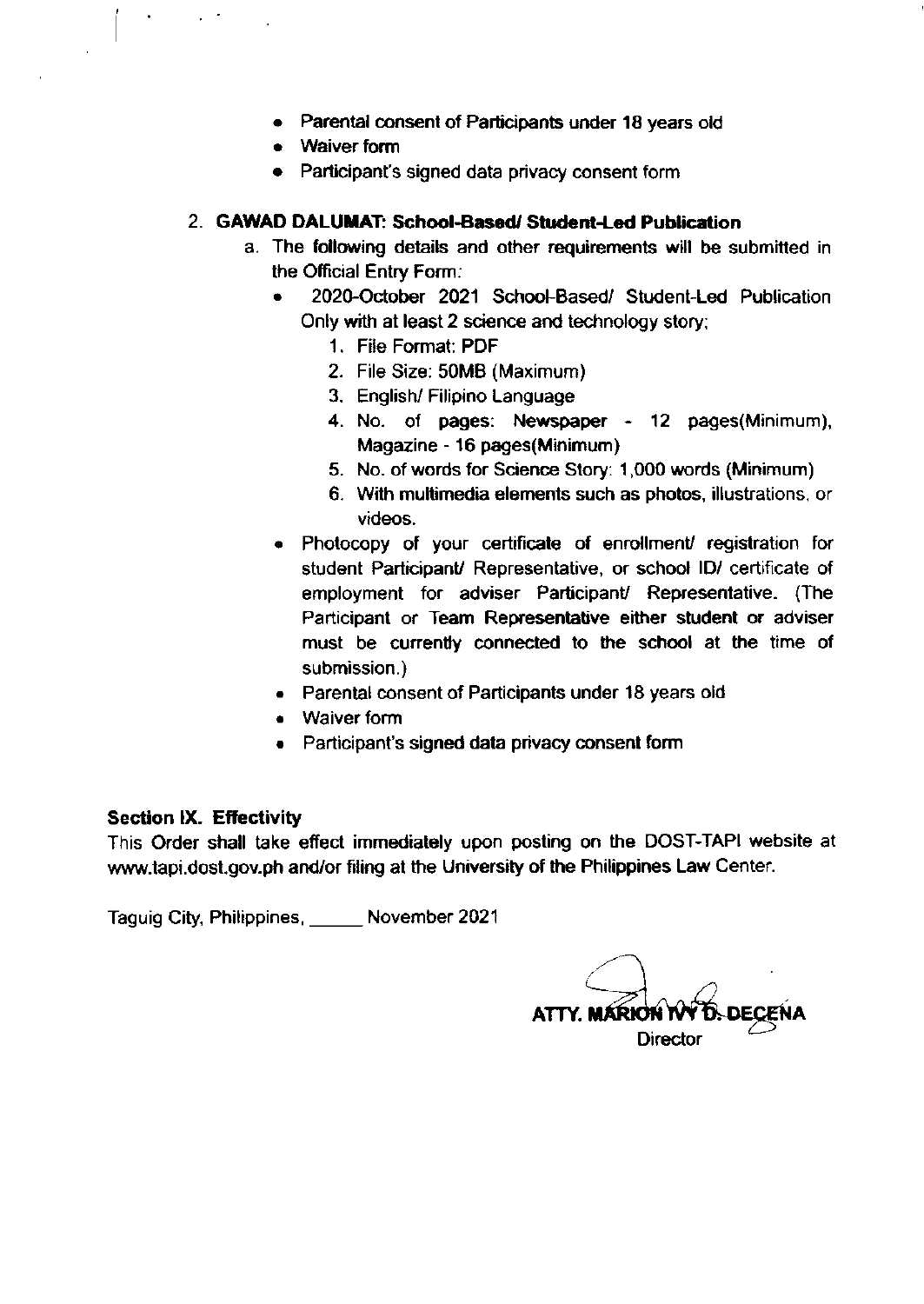



Republic of the Philippines Department of Science and Technology **Technology Application and Promotion Institute** 



Greetings!

As the Department of Science and Technology's (DOST) marketing and commercialization arm, the Technology Application and Promotion Institute (TAPI) has created various programs to support its mandated functions in the areas of technology promotion, transfer and commercialization through technical and financial assistance and services.

To further promote these programs and services, the agency developed the *i-INVENT PH Campaign*, a nationwide campaign to promote the holistic package of assistance offered by DOST-TAPI to Filipino inventors and innovators.

This November 2021 - January 2022, the Institute is organizing a nationwide journalism contest with the theme, "Gawad Alunig x Dalumat: Empowering Science Stories through Citizen Journalism." The contest hopes to communicate science and advocate a culture of inventiveness and ingenuity by featuring stories from the ground as communicated by the citizens.

We are thus formally extending our invitation to your duly-recognized school/ university and supported organizations to join us in this initiative. Each school organization or student may field as many entries they wish for each category, provided that the following criteria are met:

Participant must be at least 15 years old at the time of application.

Participants for Gawad Alunig: KALIPUNAN Correspondent is open for Individual or Team. Team must appoint a Team Leader on the registration document who will serve as the focal point person for their team/entry.

Participants for Gawad Dalumat: Online/ Print School Publications is open to high school, senior high school, and college journalism organizations. The editorial team must appoint a Team Leader or choose their adviser on the registration document who will serve as the focal point person for their team/entry.

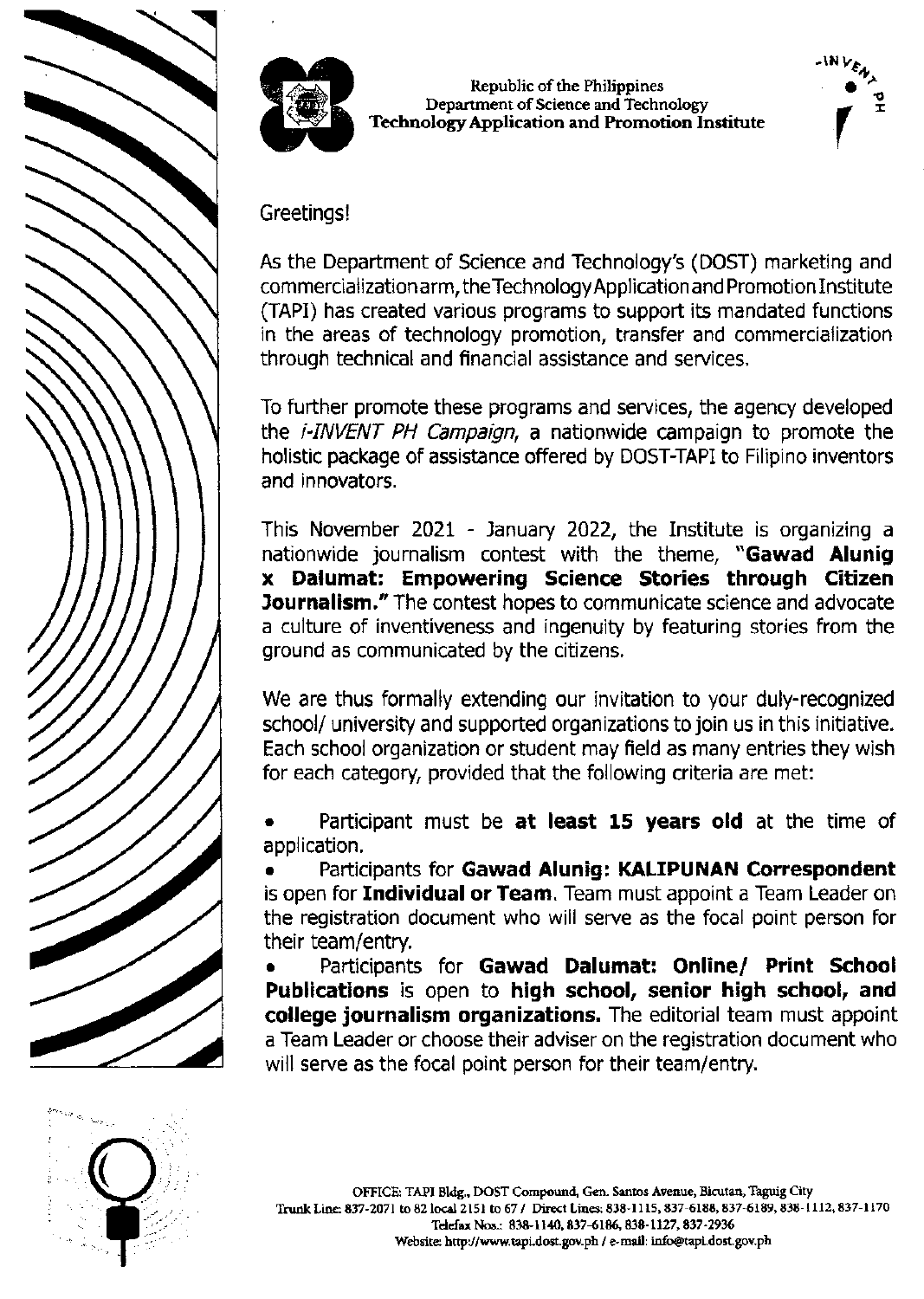



Republic of the Philippines Department of Science and Technology Technology Application and Promotion Institute



By joining the Gawad Alunig x Dalumat: Empowering Science Stories through Citizen Journalism, your school/ university and supported organizations will help build a global pool of Filipino journalists and communicators that will help deliver science stories to the government and the whole nation. Likewise, exciting prizes await the winning individuals or teams.

Attached are the guidelines and entry forms for the Entry Submission. For more information on the competition, kindly like and follow the Facebook page of @iNVENTPH or email iinventph@tapi.dost.gov.ph.

Thank you for the support.

Very truly yours,

ATTY. MARION IV Director IV

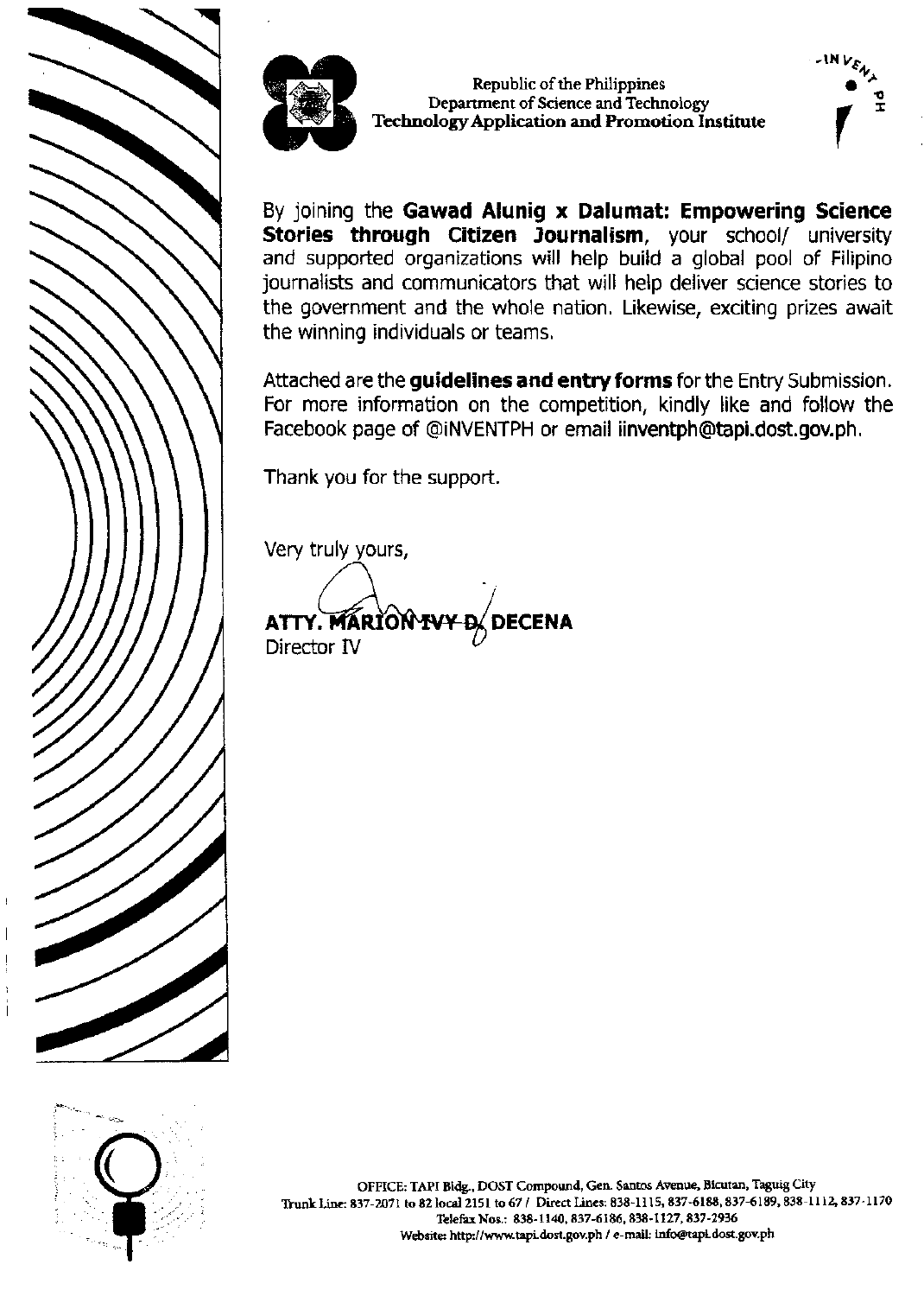

Search for KALIPUNAN Correspondent

# The Gawad Alunig

#### KALIPUNAN Correspondent is now open for entries.

Calling Filipino Citizen Journalist at least 15 years old with science technology, and innovation news and feature stories



Scan QR Code or Guidelines



**Scan QR Code Entry Form** 





**GAWAD ALUNIG x DALUMAT Empowering Science Stories through Citizen Journalism** 

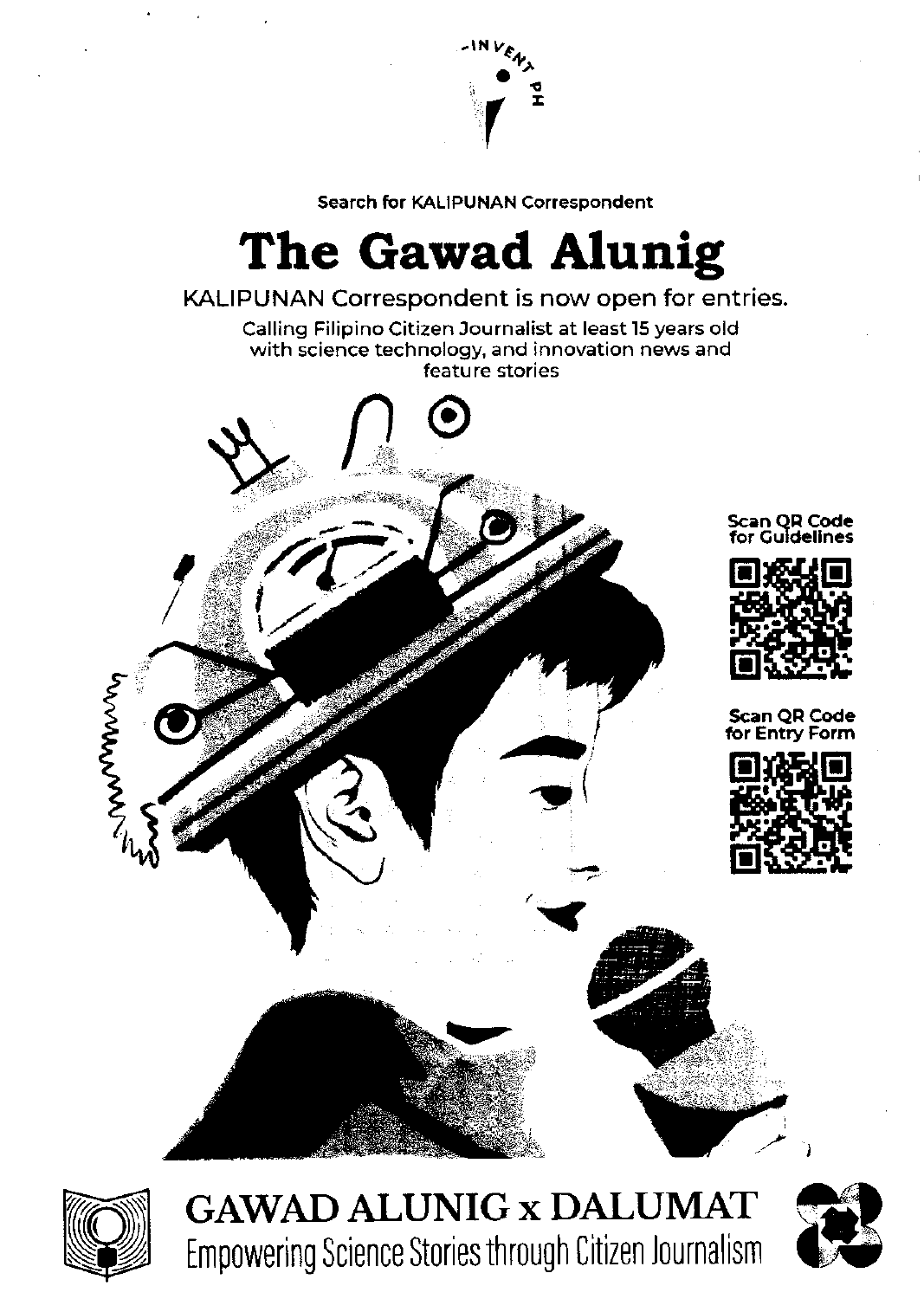# The<br>Gawad<br>Dalumat

School-Based/Student-Led Publication is now open for entries.

Calling Online/ Print School Newspaper or Magazine with science, technology, and innovation stories published from 2020 - October 2021

#### Scan QR Code for Guidelines

INVENT



**Scan OR Code** 





**GAWAD ALUNIG x DALUMAT** Empowering Science Stories through Citizen Journalism

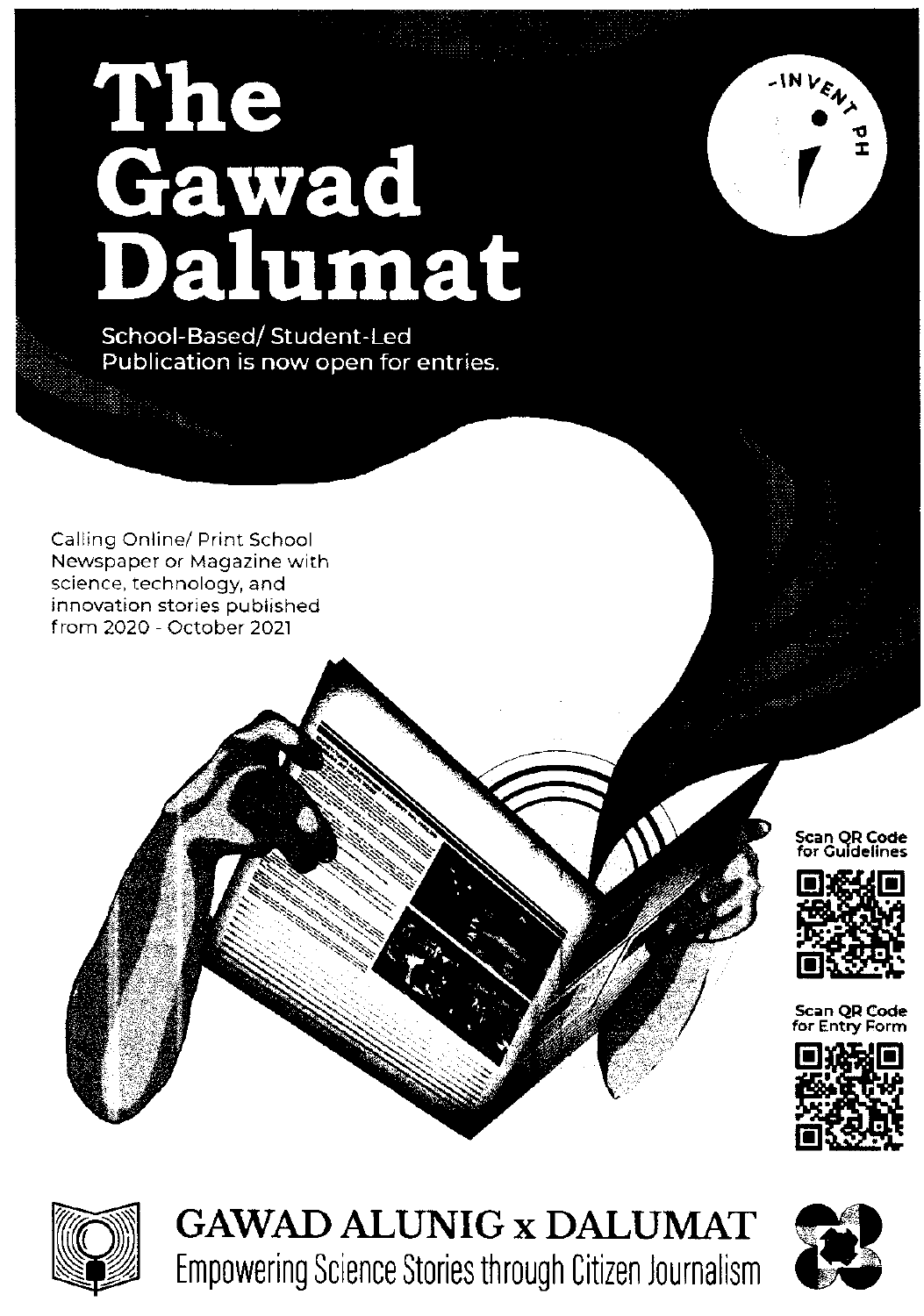



Republic of the Philippines Department of Science and Technology **Technology Application and Promotion Institute** 



Greetings!

As the Department of Science and Technology's (DOST) marketing and commercialization arm, the Technology Application and Promotion Institute (TAPI) has created various programs to support its mandated functions in the areas of technology promotion, transfer and commercialization through technical and financial assistance and services.

To further promote these programs and services, the agency developed the *i-INVENT PH Campaign*, a nationwide campaign to promote the holistic package of assistance offered by DOST-TAPI to Filipino inventors and innovators.

This November 2021 - January 2022, the Institute is organizing a nationwide journalism contest with the theme, "Gawad Alunig x Dalumat: Empowering Science Stories through Citizen Journalism." The contest hopes to communicate science and advocate a culture of inventiveness and ingenuity by featuring stories from the ground as communicated by the citizens.

We are thus formally extending our invitation to your duly-recognized school/ university and supported organizations to join us in this initiative. Each school organization or student may field as many entries they wish for each category, provided that the following criteria are met:

Participant must be at least 15 years old at the time of application.

Participants for Gawad Alunig: KALIPUNAN Correspondent is open for Individual or Team. Team must appoint a Team Leader on the registration document who will serve as the focal point person for their team/entry.

Participants for Gawad Dalumat: Online/ Print School Publications is open to high school, senior high school, and college journalism organizations. The editorial team must appoint a Team Leader or choose their adviser on the registration document who will serve as the focal point person for their team/entry.

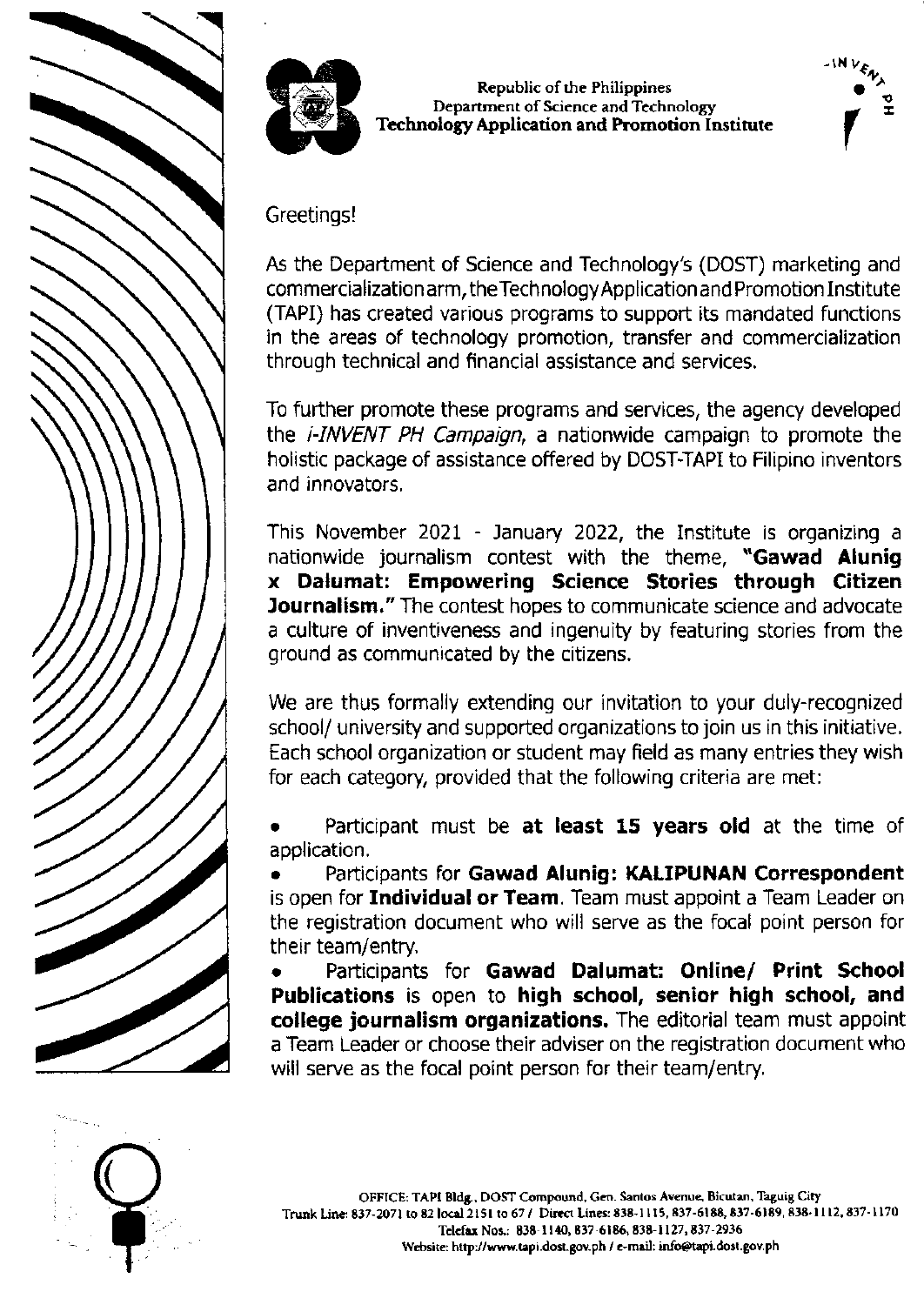



Republic of the Philippines Department of Science and Technology Technology Application and Promotion Institute



By joining the Gawad Alunig x Dalumat: Empowering Science Stories through Citizen Journalism, your school/ university and supported organizations will help build a global pool of Filipino journalists and communicators that will help deliver science stories to the government and the whole nation. Likewise, exciting prizes await the winning individuals or teams.

Attached are the guidelines and entry forms for the Entry Submission. For more information on the competition, kindly like and follow the Facebook page of @iNVENTPH or email iinventph@tapi.dost.gov.ph.

Thank you for the support.

Very truly yours,

ATTY. MARION IV **DECENA** Director IV



OFFICE: TAPI Bldg., DOST Compound, Gen. Santos Avenue, Bicutan, Taguig City Trunk Line: 837-2071 to 82 local 2151 to 67 / Direct Lines: 838-1115, 837-6188, 837-6189, 838-1112, 837-1170 Telefax Nos.: 838-1140, 837-6186, 838-1127, 837-2936 Website: http://www.tapi.dost.gov.ph / e-mail: info@tapi.dost.gov.ph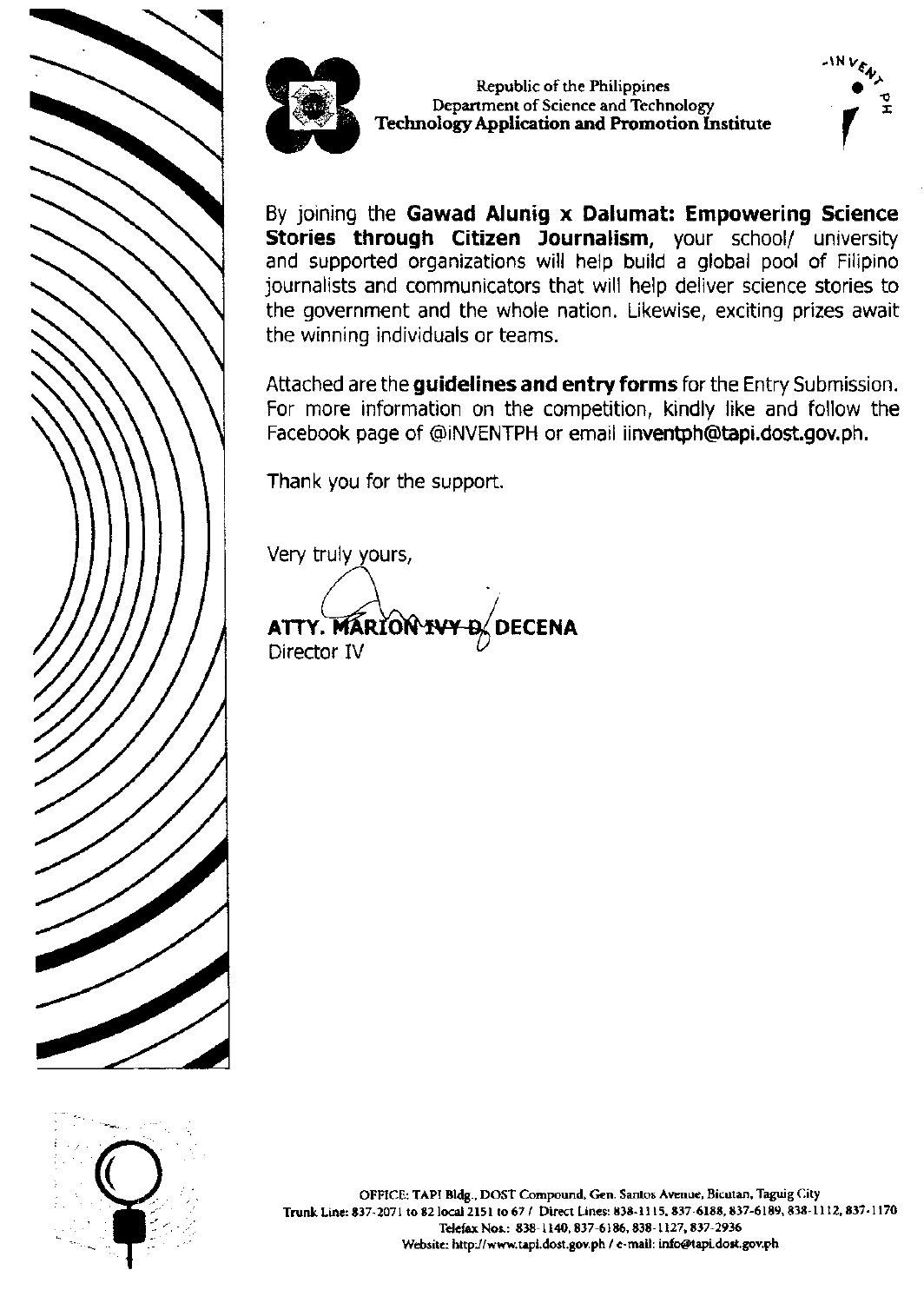

The Applied Communication Unit for inventors or ACU-i is the promotion section of DOST-TAPI's financial and technical services for lndividual Filipino lnventors. The DOST-TAPI launched its newest campaign dubbed as  $\div$ INVENT PH or lnventors' lnnovation for a Noble Vision of an Entrepreneurial Nation of Tomorrow Philippines through a forum during the culminating day of the 2O2O National lnvention Contest and Exhibit (NICE).

-lNvENT PH brings together the services offered by the lnstitute, catering to the needs of Filipino inventors from ideation of inventive ideas, to optimization and refinement of inventions, to protection of intellectual property assets, and even up to the eventual transfer and commercialization of local technologies.

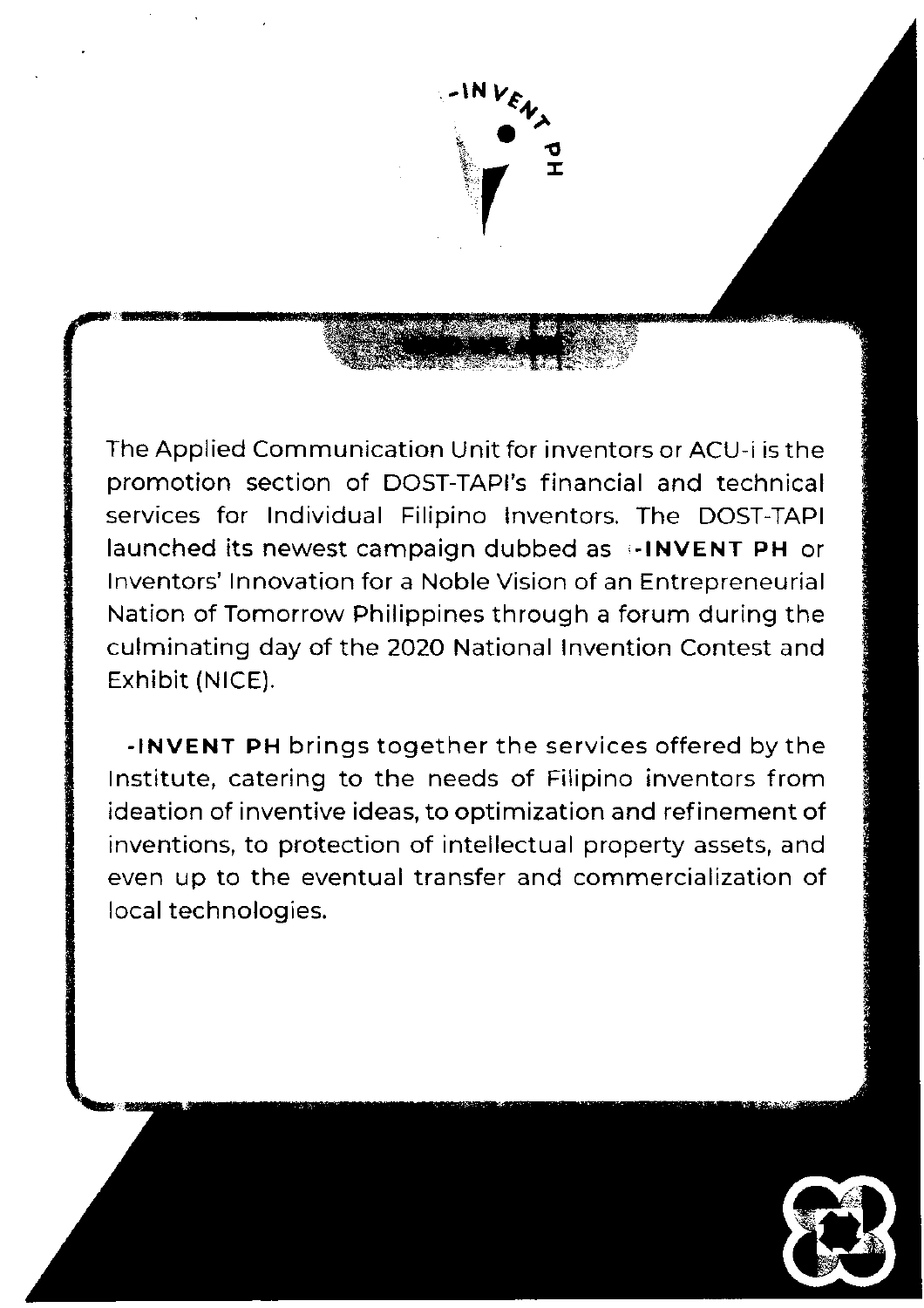



() 指示是特别的人, 就是一个人的人,



The newscast is an awareness strategy delivering newsworthy science and technology (S&T) stories and information on the Institute's efforts in fostering innovation in the country.

### **A Virtual Info Drive of**

DOST-TAST S Program fo Inventory





A series of info drive with a select audience for a more intimate setup. It humanizes the programs<br>by giving face and voice<br>to the implementers.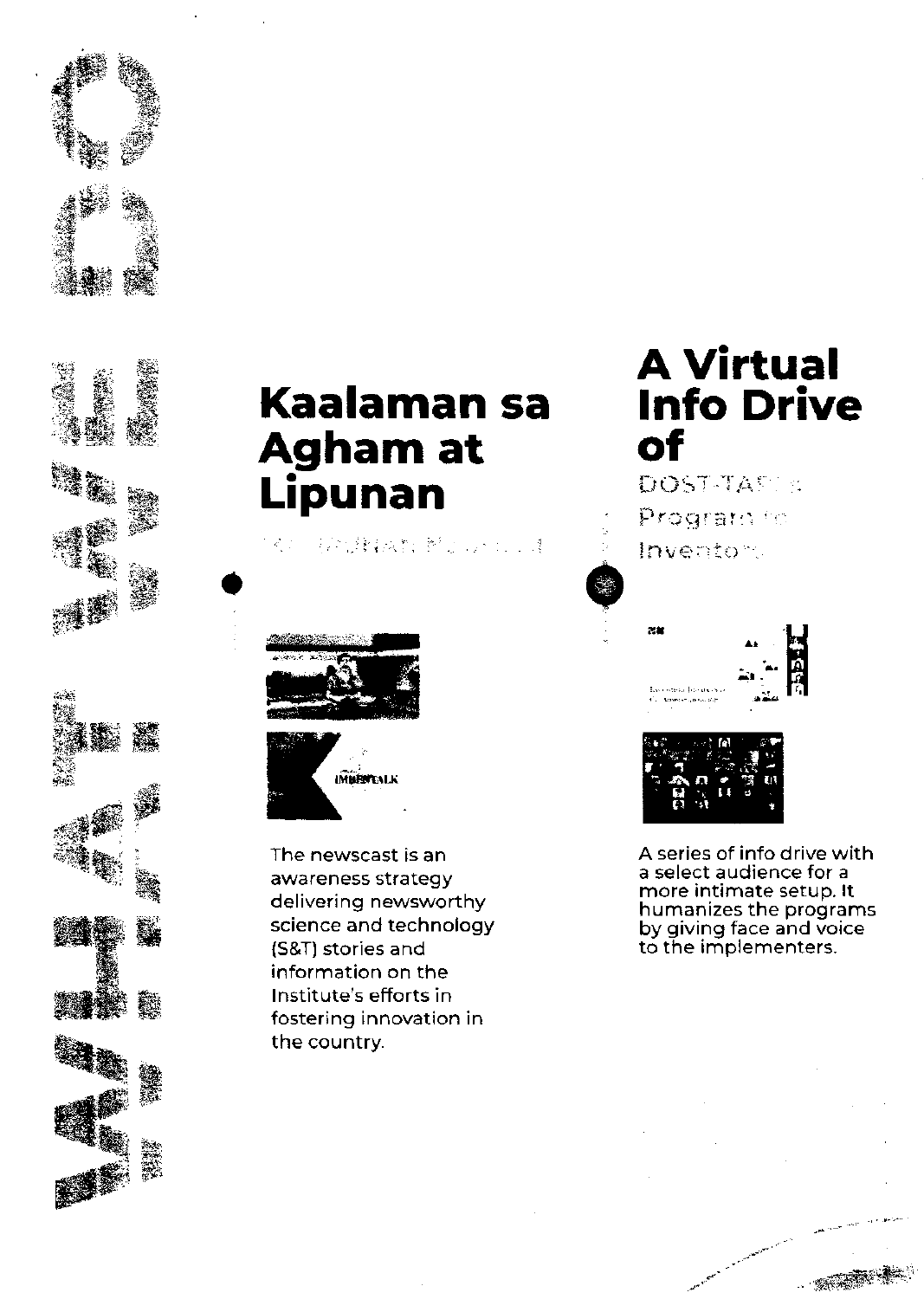# **Kwentong i-INVENT PH**

Sh art Films





A compilation of relatable short stories about culture of ingenuity and creativity among Filipinos.

**Think TALK** An HINVENT PH Webinar Series





A public webinar<br>showcasing<br>DOST-TAPI's programs<br>that laymanizes the<br>intricacies and allows<br>quick response from project managers to questions from the public.

# **Explainer Videos**





A laymanized, easily-understood animation of program guidelines narrated in Filipino language.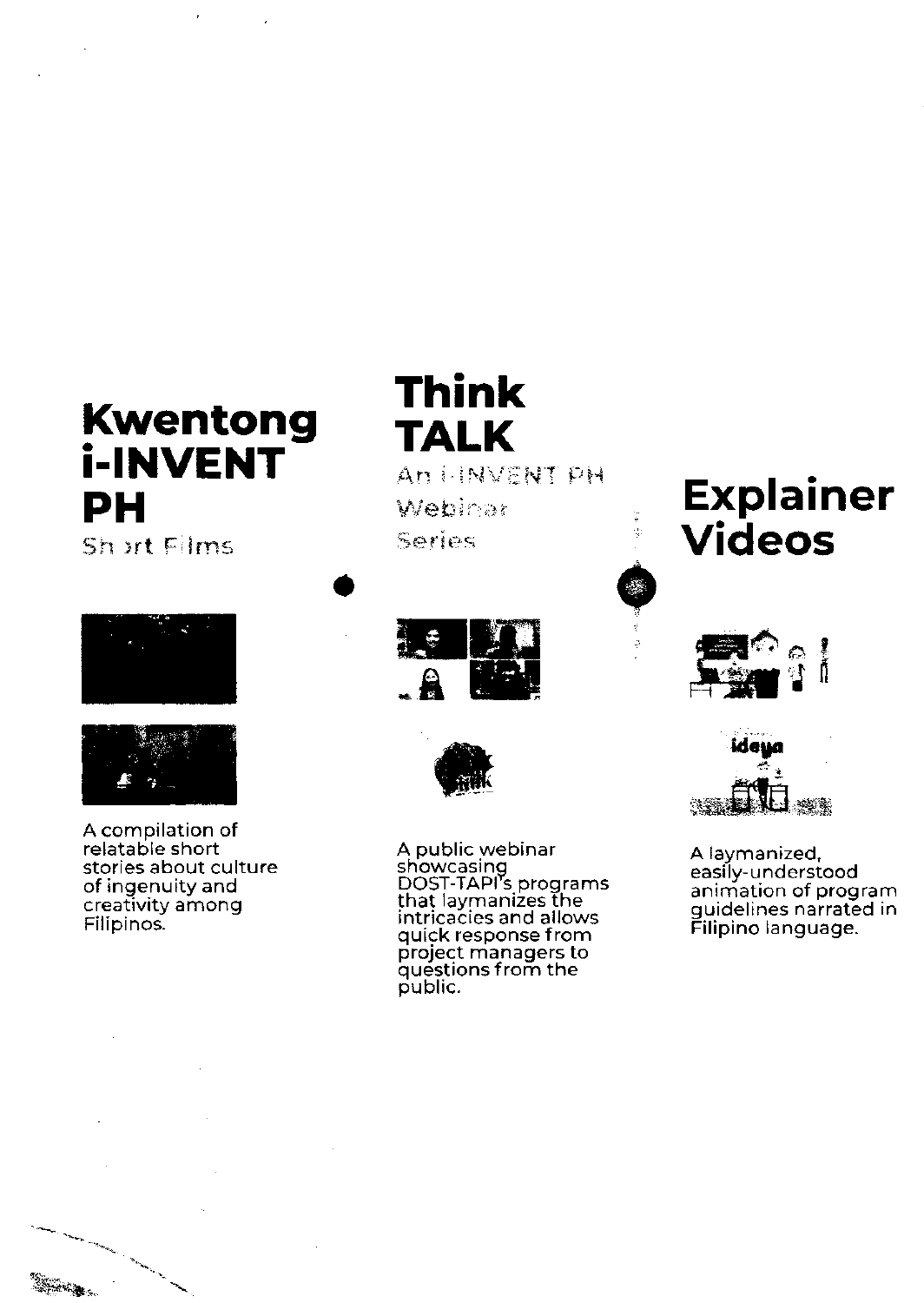

# GAWAD ALUNIG x DALUMAT

Empowering Science Stories through Citizen lournalism

i

As part of the special segment of KALIpUNAN Newscast of i-INVENT PH Campaign, the Applied Communications Unit for lnventors (ACU-i) of DOST-TAPI is organizing <sup>a</sup> nationwide journalism contest on the theme, "Gawad Alunig x Dalumat: Empowering Science Stories through Citizen Journalism."

The theme seeks to showcase how Filipinos are innately innovative and that Filipinos can become science communicators themselves. While the pandemic affects us to reach Filipino inventors from the ground and made it more challenging to gather original materials to promote the lnstitute's services, it has also shown us that people are online and they are stuck from their homes in which they are more creative and have more vehicles to communicate.

The contest will highlight and communicate science and advocate a culture of inventiveness and ingenuity by featuring stories from the ground as communicated by the citizens.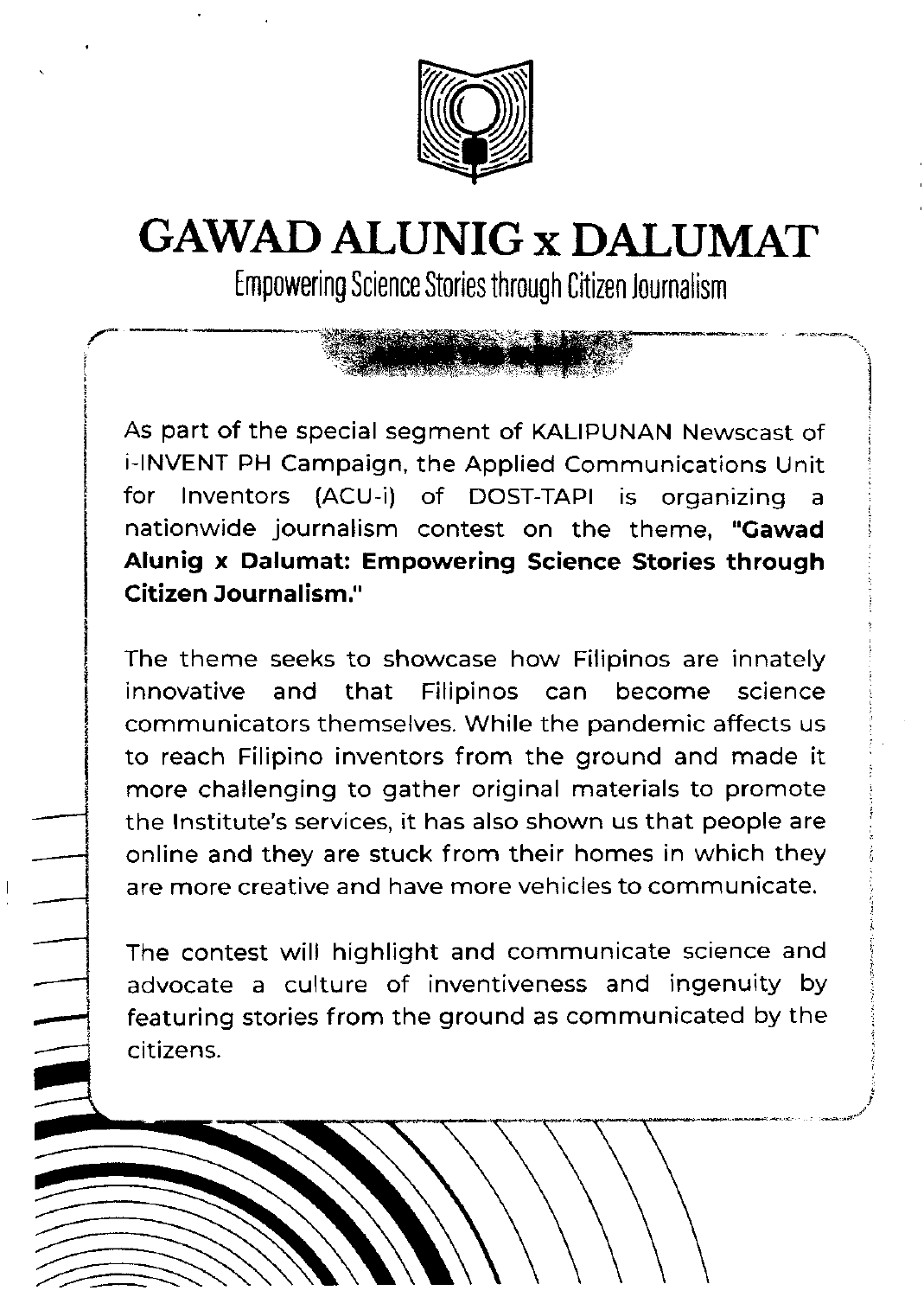# **I-INVENT PH**

# WHY PARTNER WITH US